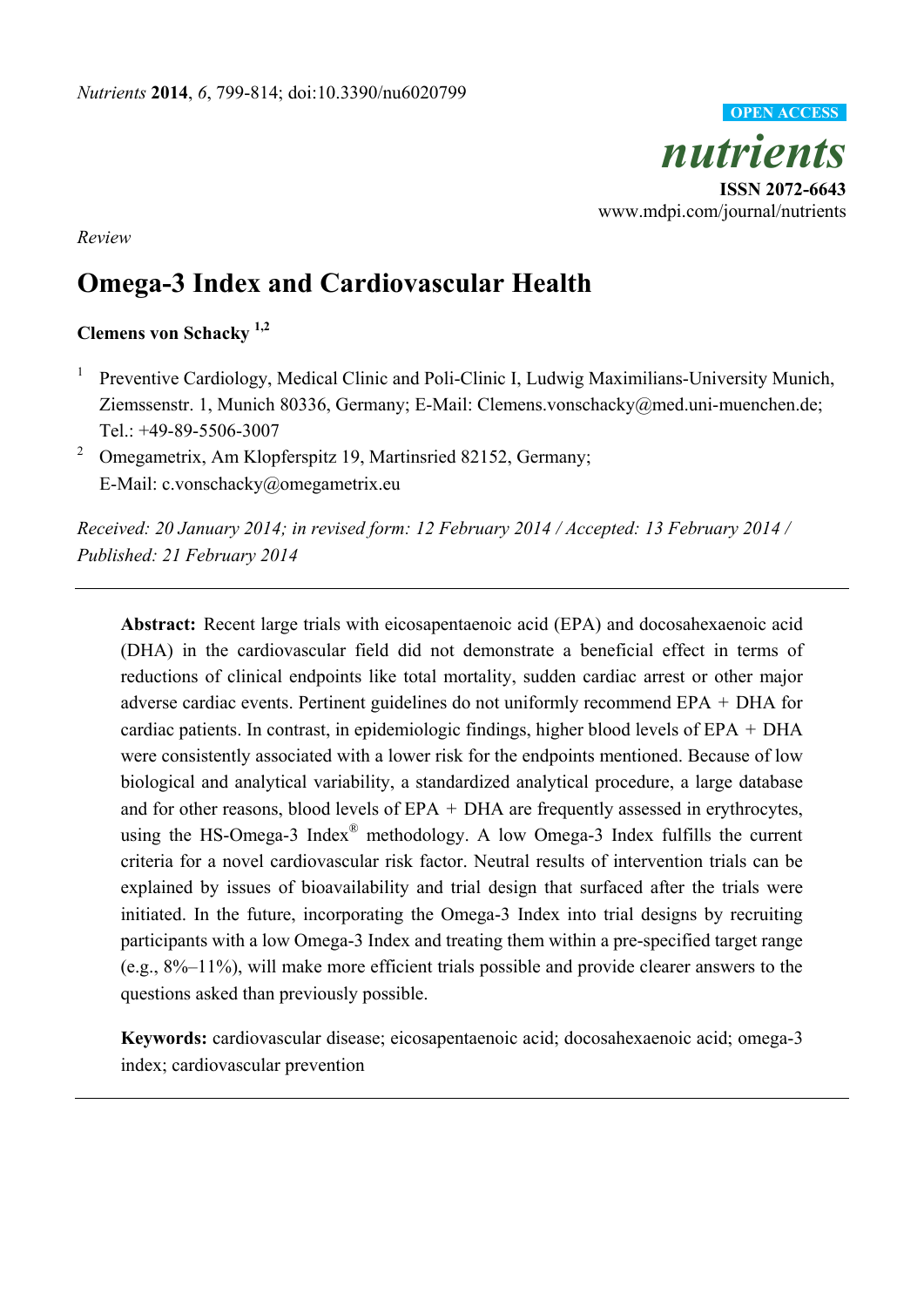#### **1. Introduction**

Fish, marine oils, and their concentrates all serve as sources of the two marine omega-3 fatty acids eicosapentaenoic acid (EPA) and docosahexaenoic acid (DHA), as do some products from algae. To demonstrate an effect of EPA + DHA on heart health, a number of randomized, controlled intervention studies with clinical endpoints like overall mortality or a combination of adverse cardiac events were conducted in populations with elevated cardiovascular risk. One early intervention study with oily fish, rich in EPA + DHA, and some early studies with fish oil or fish oil concentrate or even purified EPA at doses ranging between 0.9 and 1.8 g/day indeed demonstrated effects in terms of fewer sudden cardiac deaths, fatal or non-fatal myocardial infarctions, or a combination of adverse cardiac events [1–6]. More recent trials did not demonstrate such effects [7–12]. Recent meta-analyses found no significant benefits on total mortality, cardiovascular mortality, and other adverse cardiac or cardiovascular events [13–18]. This is in contrast to findings in epidemiologic studies, where intake of EPA + DHA had been found to correlate generally with an up to 50% lower incidence of adverse cardiac events [18,19], and in even sharper contrast to epidemiologic studies based on levels of EPA + DHA, demonstrating e.g., a 10-fold lower incidence of sudden cardiac death associated with high levels of the fatty acids, as compared to low levels [20,21]. This seemingly contradictory evidence has led the American Heart Association to recommend "omega-3 fatty acids from fish or fish oil capsules (1 g/day) for cardiovascular disease risk reduction" for secondary prevention, whereas the European Society for Cardiology recommends "Fish at least twice a week, one of which to be oily fish", but no supplements for cardiovascular prevention [22,23]. The more recent guidelines on treating patients with stable ischemic heart disease or patients after a myocardial infarction, targeting similar patient populations, do not recommend EPA + DHA [24,25]. At least in Europe, cardiologists do not routinely use EPA + DHA to reduce cardiovascular risk.

A similar picture emerges for atrial fibrillation: In epidemiologic studies, consumption of EPA + DHA or higher levels of EPA + DHA were associated with lower risk for developing atrial fibrillation, while intervention studies found no effect [26–28]. Pertinent guidelines do not mention EPA + DHA [29]. A similar picture also emerges for severe ventricular rhythm disturbances [20,21,30,31].

Why is it that trial results are at odds with results from epidemiology? What needs to be done to better translate the epidemiologic findings into trial results? The current review will try to shed some light on this issue, with a special consideration of the Omega-3 Index.

#### **2. The Omega-3 Index as a Cardiovascular Risk Factor**

At least some nutritional surveys do not provide valid data [32]. This may explain, why the relation of EPA + DHA in the diet to clinical events has been found to be looser than the relation of levels of EPA + DHA measured in blood to clinical events (e.g., [20,33]). A detailed discussion of the pros and cons of the various fatty acid compartments in which levels of omega-3 fatty acids (whole blood, whole plasma, plasma phospholipids, and others) should be measured is outside the scope of this review and can be found elsewhere [34]. The following points argue for the use of erythrocytes: erythrocyte fatty acid composition has a low biological variability, erythrocyte fat consists almost exclusively of phospholipids, erythrocyte fatty acid composition reflects tissue fatty acid composition, pre-analytical stability, and other points [34–38]. In 2004, EPA + DHA in erythrocyte fatty acids were defined as the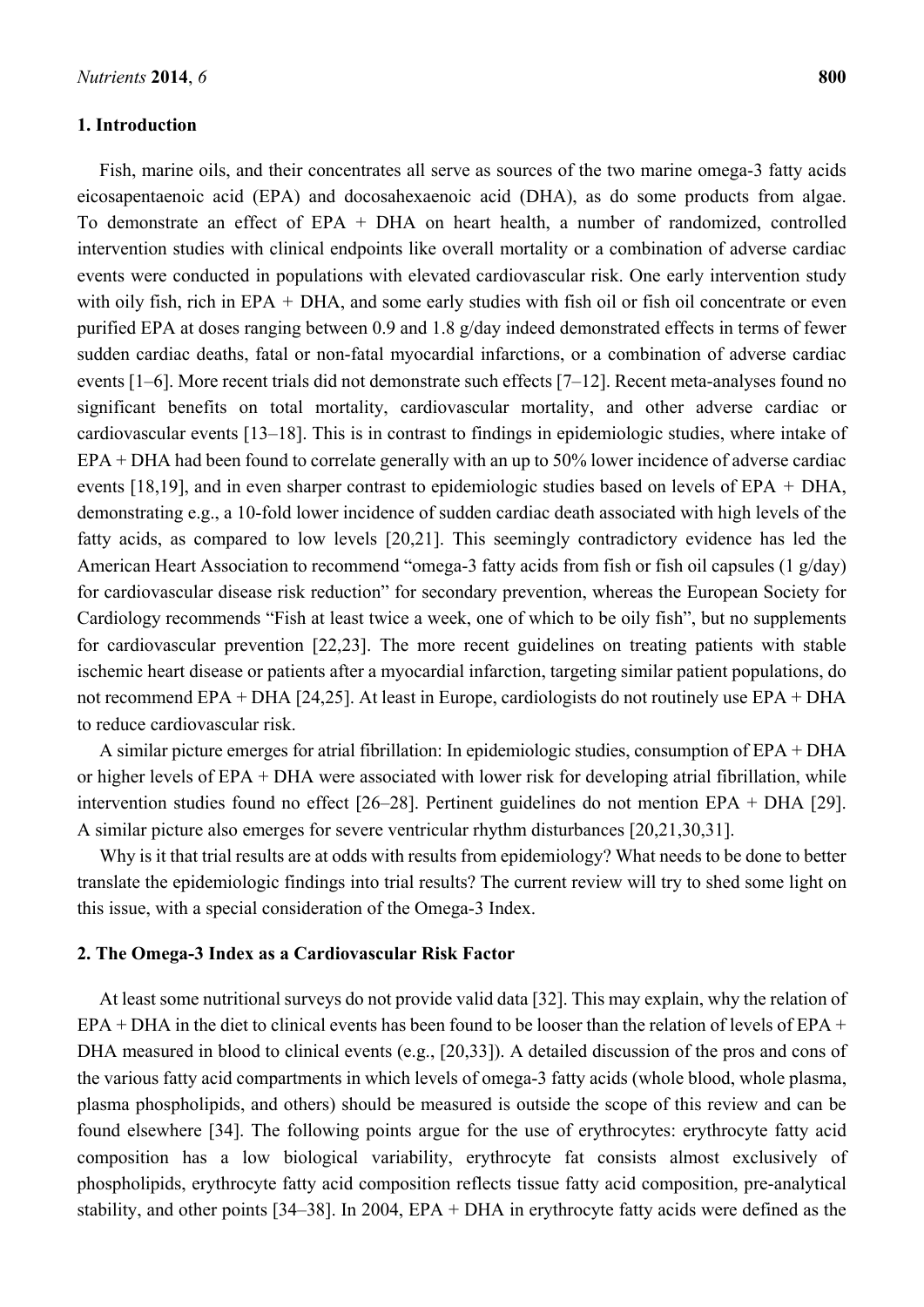Omega-3 Index and suggested as a risk factor for sudden cardiac death [39]. Integral to the definition was a specific and standardized analytical procedure, conforming the quality management routinely implemented in the field of clinical chemistry [39] In fatty acid analysis, methods have a large impact on results: when one sample was sent to five different laboratories offering determination of an Omega-3 Index, results differed by a factor of 3.5 [34]. While results may be internally valid in one laboratory, a difference by a factor of 3.5 makes it impossible to compare results among laboratories. Therefore, the Omega-3 Index was renamed HS-Omega-3 Index®. In contrast, the laboratories adhering to the HS-Omega-3 Index methodology perform regular proficiency testing, as mandated in routine Clinical Chemistry labs [34]. So far, the HS-Omega-3 Index is the only analytical procedure used in several laboratories. A standardized analytical procedure is a prerequisite to generate the data base necessary to transport a laboratory parameter from research into clinical routine. Moreover, standardization of the analytical procedure is the first important criterion for establishing a new biomarker for cardiovascular risk set forth by the American Heart Association and the US Preventive Services Task Force [40,41].

As exemplified by Table 1, the HS-Omega-3 Index has been measured in many populations. Of note, a lower HS-Omega-3 Index was always associated with a poorer clinical condition (Table 1).

**Table 1.** Mean HS-Omega-3 Index values in various populations, Mean (±standard deviation (SD)). Please note that in every population studied, a lower value was found to be associated with a worse condition than a higher value. References are given, if not, unpublished,  $n =$  number of individuals measured.

| Population                                                   | <b>HS-Omega-3 Index</b> |  |  |  |  |  |  |
|--------------------------------------------------------------|-------------------------|--|--|--|--|--|--|
| Western countries (high incidence of coronary heart disease) |                         |  |  |  |  |  |  |
| Germany                                                      |                         |  |  |  |  |  |  |
| Unselected Individuals ( $n = 5000$ )                        | $7.15 \ (\pm 2.19)\%$   |  |  |  |  |  |  |
| Patients with atherosclerosis [42], $(n = 190)$              | 5.94 $(\pm 1.41)\%$     |  |  |  |  |  |  |
| Patients with hyperlipidemia [43], $(n = 47)$                | 7.00 $(\pm 1.90)\%$     |  |  |  |  |  |  |
| Pregnant women, week 24 ( $n = 103$ )                        | 7.66 $(\pm 1.83)\%$     |  |  |  |  |  |  |
| Patients with congestive heart failure ( $n = 895$ )         | 3.47 $(\pm 1.20)\%$     |  |  |  |  |  |  |
| Patients with major depression [44], $(n = 90)$              | 3.93 $(\pm 1.50)\%$     |  |  |  |  |  |  |
| Spain                                                        |                         |  |  |  |  |  |  |
| Individuals with high risk for, but without                  | 7.10%                   |  |  |  |  |  |  |
| cardiovascular disease [45], $(n = 198)$ (SD not reported)   |                         |  |  |  |  |  |  |
| Norway                                                       |                         |  |  |  |  |  |  |
| Patients with myocardial infarction [46] (SD not reported)   |                         |  |  |  |  |  |  |
| With ventricular fibrillation ( $n = 10$ )                   | 4.88%                   |  |  |  |  |  |  |
| Without ventricular fibrillation ( $n = 185$ )               | 6.08%                   |  |  |  |  |  |  |
| Europe                                                       |                         |  |  |  |  |  |  |
| Unselected data from routine determinations, $n = 10,000$    | $6.96 (+2.15)\%$        |  |  |  |  |  |  |
| <b>USA</b>                                                   |                         |  |  |  |  |  |  |
| Healthy in Kansas City [47], $(n = 163)$                     | 4.90 $(\pm 2.10)\%$     |  |  |  |  |  |  |
| Framingham-Offspring [48], $(n = 3196)$                      | 5.60 $(\pm 1.70)\%$     |  |  |  |  |  |  |
| Patients with stable coronary heart disease [49],            | 4.60%                   |  |  |  |  |  |  |
| $(n = 956)$ (SD not reported)                                |                         |  |  |  |  |  |  |
| Patients with major depression [50], $(n = 118)$             | 2.90 $(\pm 1.50)\%$     |  |  |  |  |  |  |
| Adolescents with major depression [51],                      | 3.46%                   |  |  |  |  |  |  |
| $(n = 150)$ (SD not reported)                                |                         |  |  |  |  |  |  |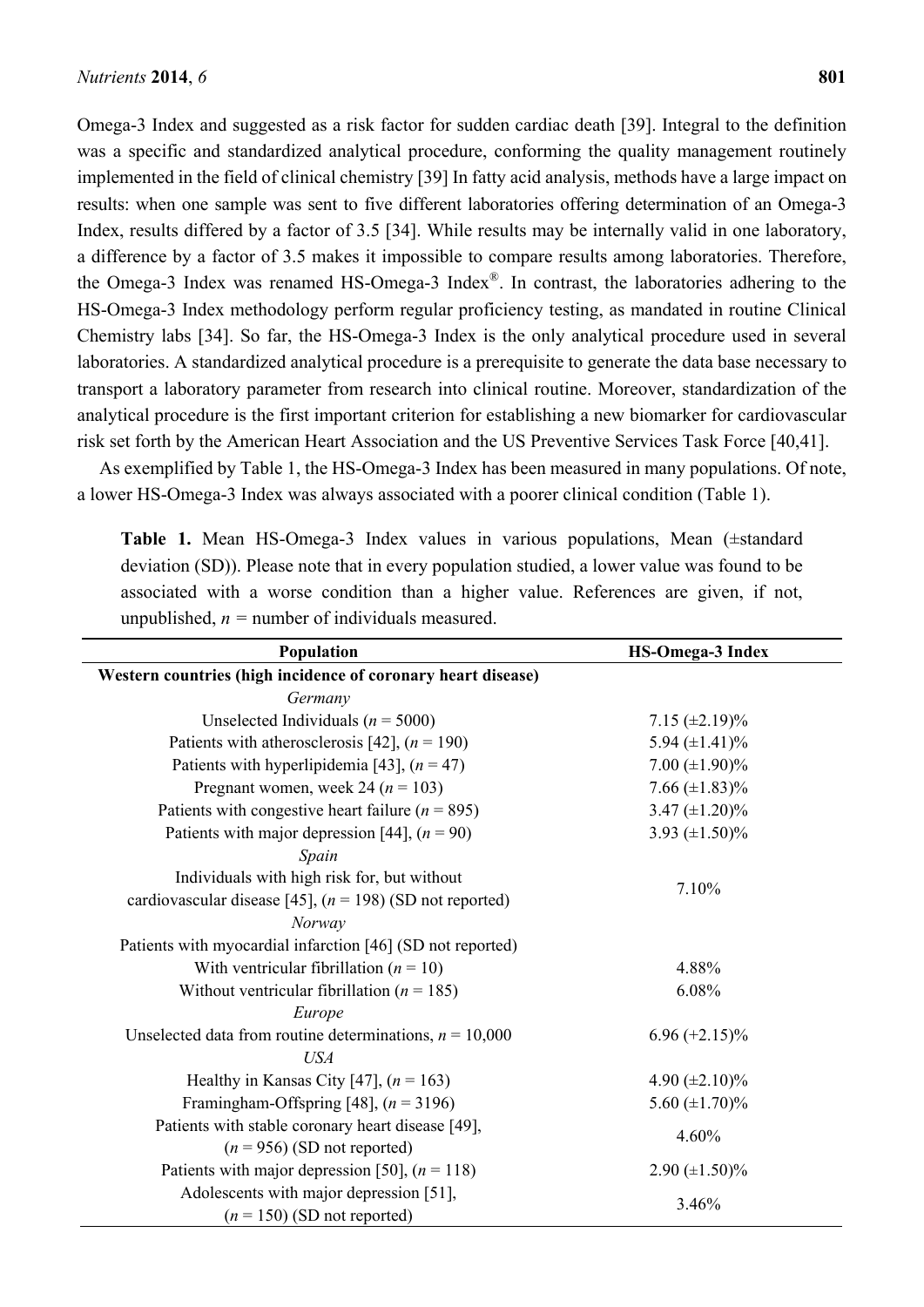| Patients with severe obstructive sleep apnea [52],          | 4.00%                  |  |  |  |
|-------------------------------------------------------------|------------------------|--|--|--|
| $(n = 52)$ (SD not reported)                                |                        |  |  |  |
| Saudi Arabia                                                |                        |  |  |  |
| Individuals, most with diabetes ( $n = 69$ )                | 3.47 $(\pm 1.20)$ %    |  |  |  |
| Asian countries (low incidence of coronary heart disease)   |                        |  |  |  |
| Korea                                                       |                        |  |  |  |
| Healthy controls [53], $(n = 50)$ (SD not reported)         | 11.81%                 |  |  |  |
| Healthy control [54], $(n = 40)$                            | $10.55 \ (\pm 0.48)\%$ |  |  |  |
| Patients with myocardial infarction [53],                   | 9.57%                  |  |  |  |
| $(n = 50)$ , (SD not reported)                              |                        |  |  |  |
| Patients with hemorrhagic brain infarction [54], $(n = 40)$ | $8.55 \ (\pm 0.41)\%$  |  |  |  |
| Patients with ischemic brain infarction [54], $(n = 40)$    | $8.19 \ (\pm 0.64)\%$  |  |  |  |
| Hemodialysis-patients without calcification                 | $9.82 \ (\pm 2.37)\%$  |  |  |  |
| on plain chest radiograph [55], $(n = 11)$                  |                        |  |  |  |
| Hemodialysis-patients with calcification                    |                        |  |  |  |
| on plain chest radiograph [55], $(n = 20)$                  | $9.23 \ (\pm 2.34)\%$  |  |  |  |
| Peritoneal Dialysis Patients [56], $(n = 14)$               | $12.83 \ (\pm 3.30)\%$ |  |  |  |
| Patients with a kidney transplant [57], $(n = 49)$          | 9.70 $(\pm 1.85)\%$    |  |  |  |
| Japan                                                       |                        |  |  |  |
| Unselected men ( $n = 262$ ), (SD not reported)             | 9.58%                  |  |  |  |

**Table 1.** *Cont*.

All levels of fatty acids are determined by the balance of substance entering the body and those leaving the body. Neither a recent meal, even if rich in EPA + DHA, nor severe cardiac events altered the HS-Omega-3 Index [38,58–61]. However, while long-term intake of EPA + DHA, e.g., as assessed with food questionnaires, was the main predictor of the HS-Omega-3 Index, long-term intake explained only 12%–25% of its variability [46,62,63]. A hereditary component of 24% exists [64]. A number of other factors correlated positively (+) or negatively (−), like age (+), body mass index (−), socioeconomic status (+), smoking (−), but no other conventional cardiac risk factors [47,64–71]. More factors determining the level of the HS-Omega-3 Index, especially regarding efflux remain to be defined. Therefore, it is impossible to predict the HS-Omega-3 Index in an individual, as it is impossible to predict the increase in the HS-Omega-3 Index in an individual in response to a given dose of EPA + DHA [42,46,62,63]. In Table 2, current evidence is presented on the relation of the HS-Omega-3 Index to cardiovascular events.

This evidence is supported by measurements of  $EPA + DHA$  in other fatty acid compartments, as discussed in more detail elsewhere [72,73]. Within the framework of "Heart and Soul" and "Triumph", it was investigated whether determination of the HS-Omega-3 Index added to the information obtained by assessing cardiovascular risk with a conventional scoring system, like the Framingham or GRACE scores for predicting fatal events. The HS-Omega-3 Index provided additional information, as demonstrated by larger areas under the curves in various c-statistics for fatal [74] and non-fatal events [53,75]. Taken together, the HS-Omega-3 Index predicts risk, appears largely independent of conventional risk factors, and adds to the information obtained by conventional risk scoring, thus fulfilling the second criterion for establishing a new biomarker for cardiovascular risk set forth by the American Heart Association and the US Preventive Services Task Force [40,41].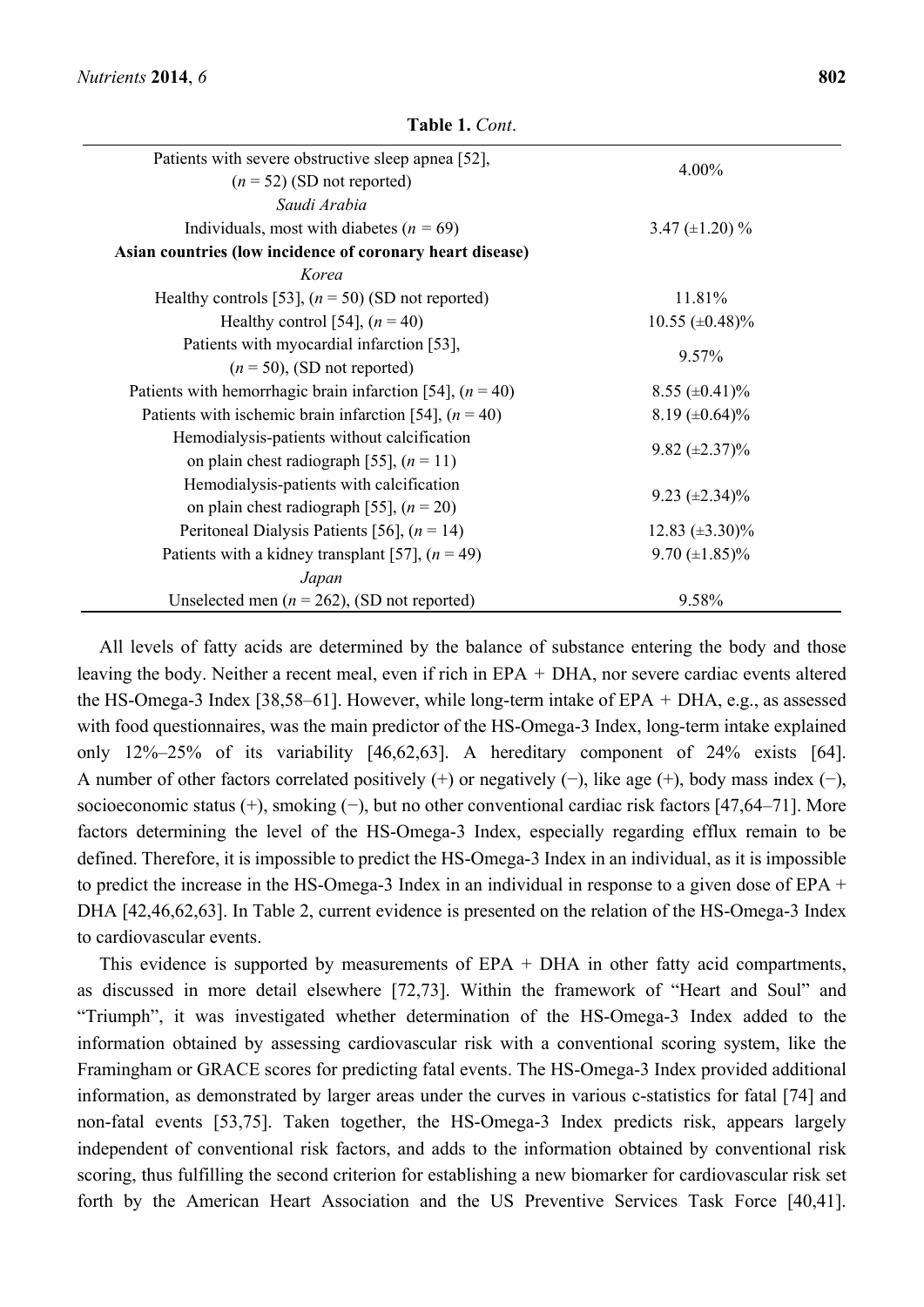$\overline{\phantom{a}}$ 

| <b>Acronym</b> [reference] | Design                                             | <b>Disease</b> | $\boldsymbol{n}$                     | Years                         | <b>Criterion</b> | Comparison                            | <b>Result</b>                              |
|----------------------------|----------------------------------------------------|----------------|--------------------------------------|-------------------------------|------------------|---------------------------------------|--------------------------------------------|
| Total mortality            |                                                    |                |                                      |                               |                  |                                       |                                            |
| Heart & Soul [49]          | cohort                                             | stable CAD     | 956                                  | 5.9                           | total mortality  | HS-Omega-3 Index                      | HR 0.73; 95% CI, 0.56-0.94                 |
|                            |                                                    |                |                                      |                               |                  |                                       | EPA < $0.25\%$ total mortality 26%,        |
| Triumph [74]               | cohort                                             | recent MI      | 1144                                 | $\overline{2}$                | total mortality  | EPA in red cells tertiles             | $0.25 \leq EPA \leq 0.8\%$ total mortality |
|                            |                                                    |                |                                      |                               |                  |                                       | 13%, EPA $> 0.80\%$ total                  |
|                            |                                                    |                |                                      |                               |                  |                                       | mortality 7%                               |
| Triumph [76]               | cohort                                             | recent MI      | 1424                                 | 1                             | total mortality  | HS-Omega-3 Index < $4\%$ vs. $>4.0\%$ | HR 2.0; 95% CI 1.2-3.3                     |
| Racs * [77]                | cohort                                             | recent ACS     | 460                                  | $\overline{2}$                | total mortality  | HS-Omega-3 Index in quartiles         | not significant.                           |
| Sudden cardiac death       |                                                    |                |                                      |                               |                  |                                       |                                            |
| $[20]$                     | case-control                                       | <b>SCD</b>     | 82/108                               |                               | <b>SCD</b>       | red cell $EPA + DHA$ in quartiles     | OR 1.0-0.1 (95% CI 0.1-0.4)                |
|                            |                                                    |                | cases/controls                       |                               |                  |                                       |                                            |
| Phys Health [21]           | 84/182<br><b>SCD</b><br><b>SCD</b><br>case-control |                | whole blood $EPA + DHA$ in quartiles | OR 1.0-0.1 (95% CI 0.02-0.48) |                  |                                       |                                            |
|                            |                                                    |                | cases/controls                       |                               |                  |                                       | across quartiles                           |
| Cardiac morbidity          |                                                    |                |                                      |                               |                  |                                       |                                            |
|                            |                                                    |                |                                      |                               |                  |                                       | OR 1.0-0.2                                 |
| $[78]$                     | case-control                                       | <b>ACS</b>     | 94/94                                |                               | <b>ACS</b>       | whole blood $EPA + DHA$ in quintiles  | (95% CI not reported),                     |
|                            |                                                    |                | cases/controls                       |                               |                  |                                       | OR 0.67 (95% CI 0.46 to 0.98) per,         |
|                            |                                                    |                |                                      |                               |                  |                                       | 1 standard deviation increase              |
|                            |                                                    |                |                                      |                               |                  |                                       | $EPA + DHA$                                |
| $[79]$                     | case-control                                       | ACS            | 768/768                              |                               | <b>ACS</b>       | HS-Omega-3 Index in tertiles          | OR 1.0-0.31 (95% CI 0.14-0.67)             |
|                            |                                                    |                | cases/controls                       |                               |                  |                                       | across tertiles                            |
| $[53]$                     | case-control                                       | <b>ACS</b>     | 50/50                                |                               | <b>ACS</b>       | HS-Omega-3 Index in tertiles          | OR 1.0-0.08 (95% CI 0.02-0.38)             |
|                            |                                                    |                | cases/controls                       |                               |                  |                                       | across tertiles                            |
| no acronym [80]            | case-control                                       | <b>ACS</b>     | 24/68                                |                               | <b>STEMI</b>     | HS-Omega-3 Index in tertiles          | OR 6.38 (95% CI                            |
|                            |                                                    |                | cases/controls                       |                               |                  |                                       | $1.02 - 39.85 - 1.0$ across tertiles       |

**Table 2.** Summary of epidemiologic studies relating the Omega-3 Index to cardiovascular events.

Abbreviations: *n*: number of individuals studied; Coronary artery disease: CAD; HR: hazard ratio; MI: myocardial infarction; EPA: eicosapentaenoic acid; ACS: acute coronary syndrome; SCD: sudden cardiac death; DHA: docosahexaenoic acid; OR: odds ratio; STEMI: ST-elevation myocardial infarction. \* No case estimate was reported in Racs. Therefore, by definition, it is unclear, whether the discriminatory power of the HS-Omega-3 Index was too small, or the study was too small to detect the discriminatory power.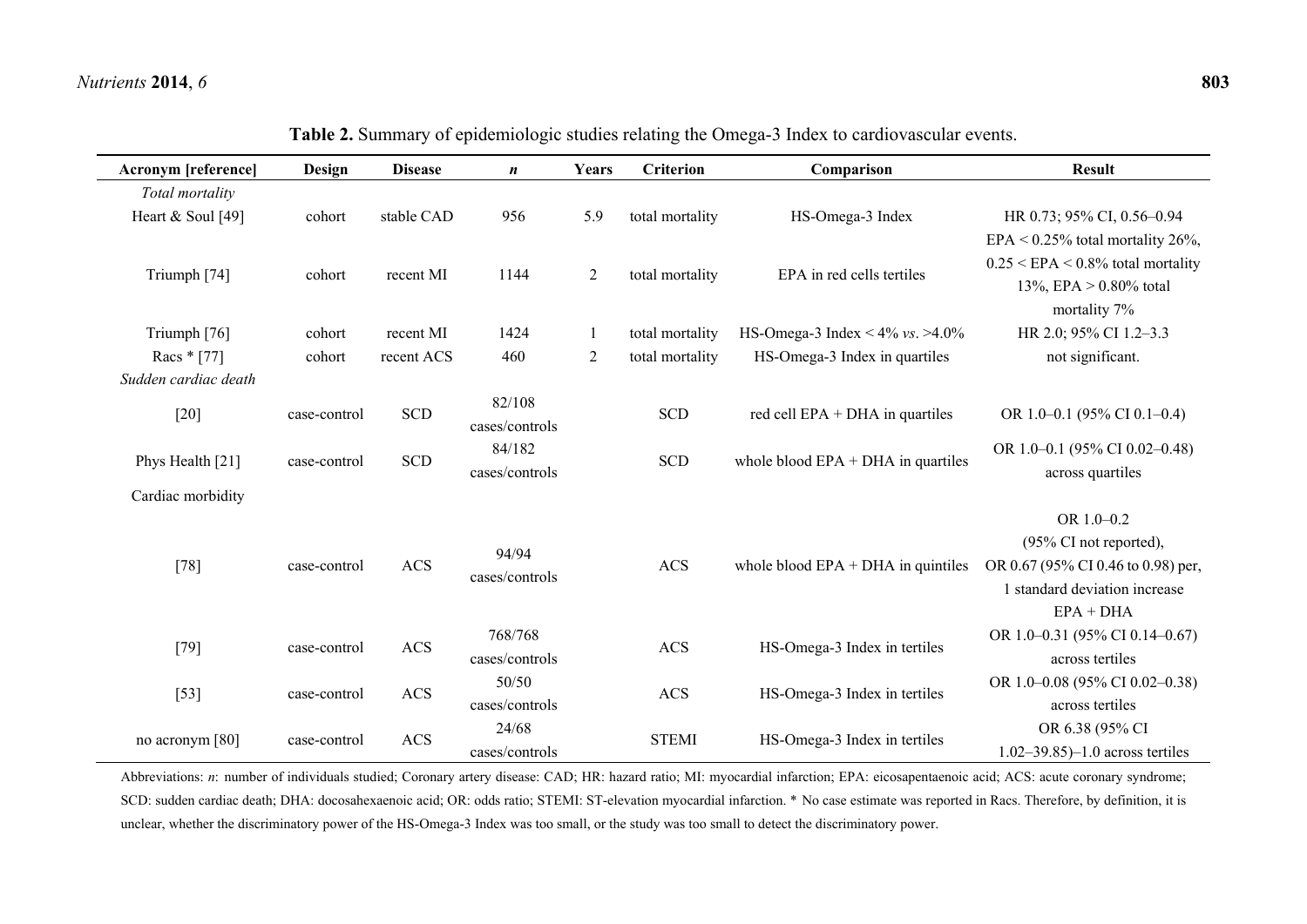Moreover, the HS-Omega-3 Index has made it possible to reclassify individuals from intermediate cardiovascular risk into the respective high risk and low risk strata [74,75], the third criterion for establishing a new biomarker for cardiovascular risk [40,41].

Increasing the HS-Omega-3 Index by increased intake of EPA + DHA in randomized controlled trials improved a number of surrogate parameters for cardiovascular risk: heart rate was reduced, heart rate variability was increased, blood pressure was reduced, platelet reactivity was reduced, triglycerides were reduced, large buoyant low-density lipoprotein (LDL)-particles were increased and small dense LDL-particles were reduced, large buoyant high-density lipoproteins (HDL)2 were increased, very low-density lipoprotein (VLDL1) + 2 was reduced, pro-inflammatory cytokines (e.g., tumor necrosis factor alpha, interleukin-1β, interleukins-6,8,10 and monocyte chemoattractant protein-1) were reduced, anti-inflammatory oxylipins were increased [43,81–94]. Importantly, in a two-year randomized double-blind angiographic intervention trial, increased erythrocyte EPA + DHA reduced progression and increased regression of coronary lesions, an intermediate parameter [95]. Taken together, increasing the HS-Omega-3 Index improved surrogate and intermediate parameters for cardiovascular events. A large intervention trial with clinical endpoints based on the HS-Omega-3 Index remains to be conducted. Therefore, the fourth criterion, proof of therapeutic consequence of determining the HS-Omega-3 Index, is only partially fulfilled [40,41].

### **3. Discussion of Neutral Results of Large Intervention Trials**

Why is it that a low HS-Omega-3 Index can be a cardiovascular risk factor, and yet the results of the large trials testing EPA + DHA on clinical endpoints were neutral?

#### *3*.*1*. *Bioavailability Issues*

According to personal information from the respective first authors, participants of recent large intervention trials were advised to take their supplements, frequently an encapsulated EPA + DHA ethyl-ester with breakfast—in many countries a low-fat meal [7–11]. As discussed in more detail in a recent review, bioavailability of EPA + DHA depends on the chemical form in which they are bound (phospholipids > recombined triglycerides > triglycerides > free fatty acids > ethyl-esters) [96,97], on matrix effects (capsule ingestion with concomitant intake of food, fat content in food) or galenic form (*i*.*e*., microencapsulation, emulsification). The chemical binding form impacts on bioavailability roughly with a factor of two, whereas matrix effects can impact bioavailability up to a factor of 13, and the galenic form up to a factor of 21 [96–99]. When the large trials mentioned here were designed, the bioavailability issues just mentioned were unknown. Thus, involuntarily, the combination used in many of the large trials—An unemulsified ethyl-ester or triglyceride with a low fat meal—guaranteed a very low bioavailability of EPA + DHA.

#### *3*.*2*. *Issues in Trial Design*

In all large intervention trials conducted so far, study participants were recruited based on clinical conditions, but irrespective of their baseline omega-3 fatty acid status  $[1-12]$ . In all populations studied so far, the HS-Omega-3 Index had a statistically normal distribution (Table 1). Thus, the proportion of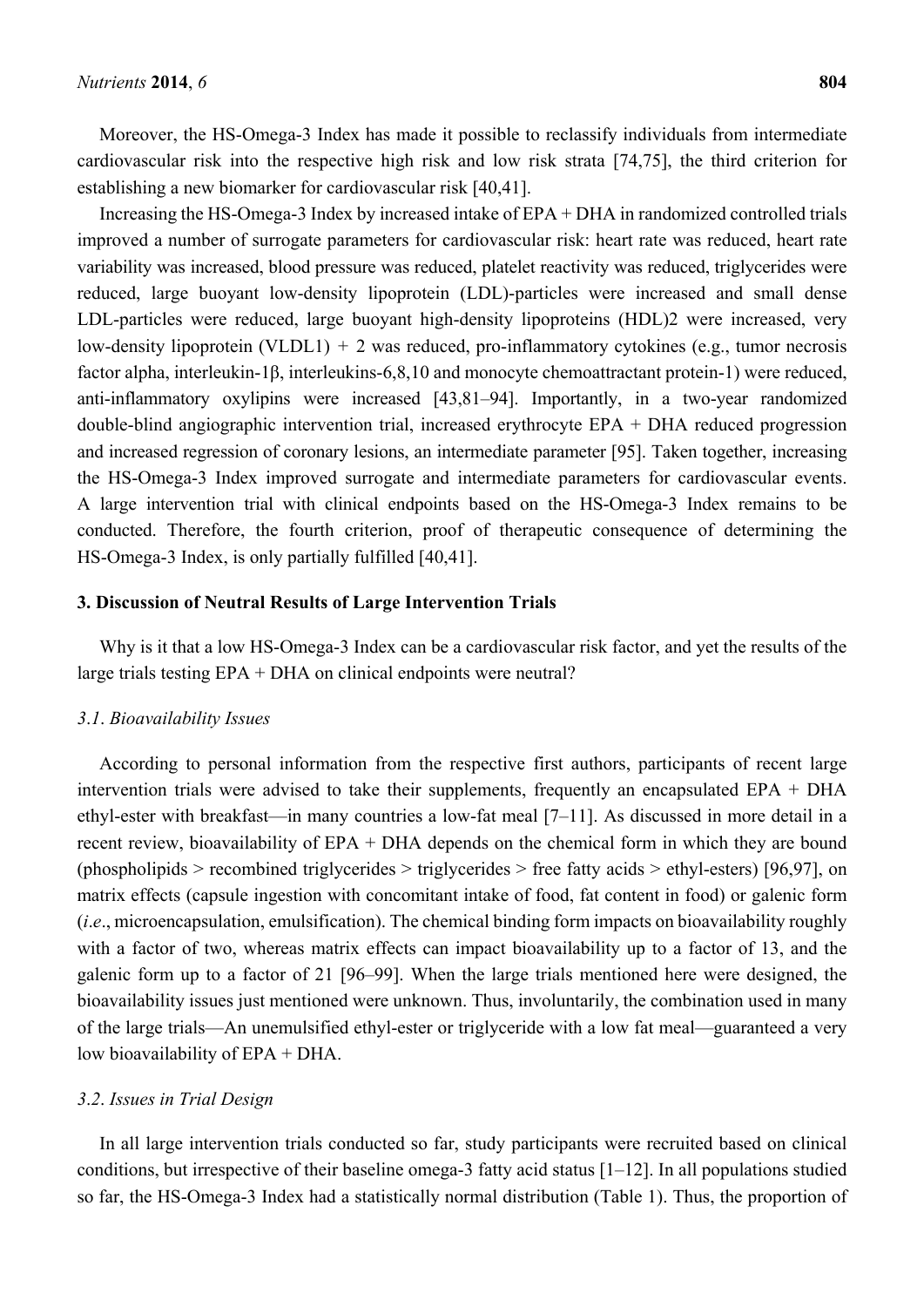the study population with high levels was not prone to the effects of  $EPA + DHA$ , if any. In order to recruit a study population, in which an effect of EPA + DHA can be demonstrated, recruiting study participants with a low HS-Omega-3 Index is a logical choice.

In all large intervention trials conducted so far, study participants were exposed to a trial-specific, but fixed dose of EPA + DHA or placebo [1–12]. The inter-individual variability in response to a fixed dose of EPA + DHA has been found to be large, *i*.*e*., vary up to a factor of 13 [42,61]. This fact alone suggests individualizing the dose given in a trial, in order to reach a predefined target range of the HS-Omega-3 Index, e.g., 8%–11%. The statistically normal distribution of the baseline HS-Omega-3 Index further complicates this problem: A large overlap of omega-3 levels in the EPA + DHA group and placebo or control group can be expected, and has been seen in at least one large trial (Mühlhäusler, B., personal communication) [100]. With levels of omega-3 fatty acids not differing between intervention and placebo or control groups, a difference in study outcome cannot be expected, even if the condition studied would be susceptible to treatment with EPA  $+$  DHA. It is worth noting that when a neutral intervention trial was analyzed in a cross-sectional way, EPA + DHA levels directly related to study outcome and less to treatment allocation [101].

Conversely, if a trial reports a positive result, it is likely to have been conducted in a study population with low baseline levels of EPA and DHA, like congestive heart failure: a positive result of a large trial was reported [6], and we found a low mean HS-Omega-3 Index in patients with congestive heart failure (unpublished data, Table 1). A similar case can be made for major depression (Table 1, references [44,50,51,84]).

In the future, recruiting study participants with a low baseline HS-Omega-3 Index and treating them within a predefined target range will allow clearer trial results to be a distinct possibility. Dose adjustments will need to be performed in the placebo group. Since a larger treatment effect can be assumed in the study size estimation, it can be expected that study sizes will be smaller and thus studies less expensive. Clearly, these thoughts are not restricted to trials with patients with cardiovascular risk, atrial fibrillation or ventricular arrhythmia, but can be extended to all areas of omega-3 fatty acid research. This will facilitate scientific progress and lead to a faster recognition of the effects of  $EPA + DHA$ 

### **4. Conclusions**

In an inconsistent manner, EPA and DHA are either recommended or not included in guidelines of cardiac scientific societies. The use of EPA and DHA is not supported by results of recent intervention trials or their meta-analyses. However, epidemiologic data based on assessments of diet and, even more so, data based on levels of EPA + DHA measured in humans, clearly demonstrate that EPA + DHA are associated with a low risk for total mortality, sudden cardiac arrest, and fatal and non-fatal myocardial infarctions. For a number of reasons, like a standardized analytical procedure and a large data base, levels of EPA + DHA are best assessed with the HS-Omega-3 Index. According to current criteria of the American Heart Association and others, the HS-Omega-3 Index is a novel cardiovascular risk factor. Moreover, the HS-Omega-3 Index has led to a fresh look at the field of omega-3 fatty acids and has made it possible to identify issues of bioavailability and study design, explaining at least in part the neutral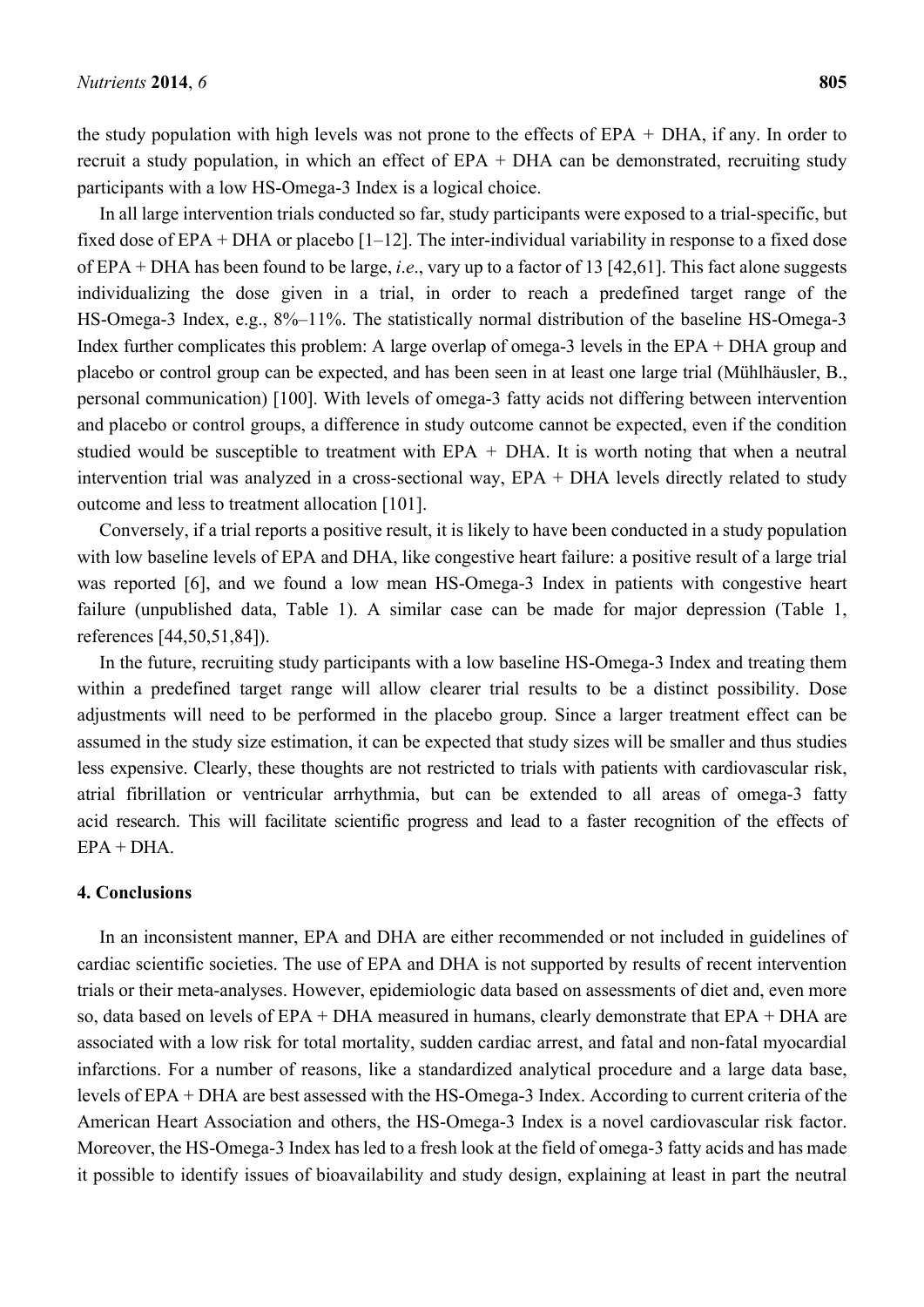### *Nutrients* **2014**, *6* **806**

results of previous intervention trials. In the future, more efficient intervention studies can be conducted based on the HS-Omega-3 Index, thus providing a clearer picture of the effects of EPA + DHA.

# **Conflicts of Interest**

CvS operates Omegametrix, a laboratory for fatty acid analyses. Speaker honoraria were received from Reckitt-Benckiser and the Portuguese National Fisheries.

# **Acknowledgments**

Research grants were provided by several government agencies, AkerBiomarine, Neptune, and Fresenius Kabi. The cost of travel to the AAOCS meeting was provided by Sanofi Consumer Health Care.

## **References**

- 1. Burr, M.L.; Fehily, A.M.; Gilbert, J.F.; Rogers, S.; Holliday, R.M.; Sweetnam, P.M.; Elwood, P.C.; Deadman, N.M. Effects of changes in fat, fish, and fibre intakes on death and myocardial infarction: Diet and reinfarction trial (DART). *Lancet* **1989**, *2*, 757–761.
- 2. GISSI Prevenzione Investigators. Dietary supplementation with *n*-3 polyunsaturated fatty acids and vitamin E after myocardial infarction: Results of the GISSI-Prevenzione trial. Gruppo Italiano per lo Studio della Sopravvivenza nell'Infarto miocardico. *Lancet* **1999**, *354*, 447–455.
- 3. Marchioli, R.; Barzi, F.; Bomba. E.; Chieffo, C.; di Gregorio, D.D.M.R.; Franzosi, M.G.; Geraci, E.; Levatesi, G.; Maggioni, A.P.; Mantini, L.; *et al*. Early protection against sudden death by *n*-3 polyunsaturated fatty acids after myocardial infarction. Time-course analysis of the results of the Gruppo Italiano per lo Studio della Sopravvivenza nell'Infarcto Miocardio (GISSI)-Prevenzione. *Circulation* **2002**, *105*, 1897–1903.
- 4. Svensson, M.; Schmidt, E.B.; Jørgensen, K.A.; Christensen, J.H.; OPACH Study Group. *n*-3 Fatty acids as secondary prevention against cardiovascular events in patients who undergo chronic hemodialysis: A randomized, placebo-controlled intervention trial. *Clin*. *J*. *Am*. *Soc*. *Nephrol*. **2006**, *1*, 780–786.
- 5. Yokoyama, M.; Origasa, H.; Matsuzaki, M.; Matsuzawa, Y.; Saito, Y.; Ishikawa, Y.; Oikawa, S.; Sasaki, J.; Hishida, H.; Itakura, H.; *et al*. Effects of eicosapentaenoic acid on major coronary events in hypercholesterolaemic patients (JELIS): A randomised open-label, blinded endpoint analysis. *Lancet* **2007**, *369*, 1090–1098.
- 6. Gissi-HF Investigators; Tavazzi, L.; Maggioni, A.P.; Marchioli, R.; Barlera, S.; Franzosi, M.G.; Latini, R.; Lucci, D.; Nicolosi, G.L.; Porcu, M.; *et al*. Effect of *n*-3 polyunsaturated fatty acids in patients with chronic heart failure (the GISSI-HF trial): A randomised, double-blind, placebo-controlled trial. *Lancet* **2008**, *372*, 1223–1230.
- 7. Galan, P.; Kesse-Guyot, E.; Czernichow, S.; Briancon, S.; Blacher, J.; Hercberg, S.; SU.FOL.OM3 Collaborative Group. Effects of B vitamins and omega 3 fatty acids on cardiovascular diseases: A randomised placebo controlled trial. *Br*. *Med*. *J*. **2010**, *341*, c6273.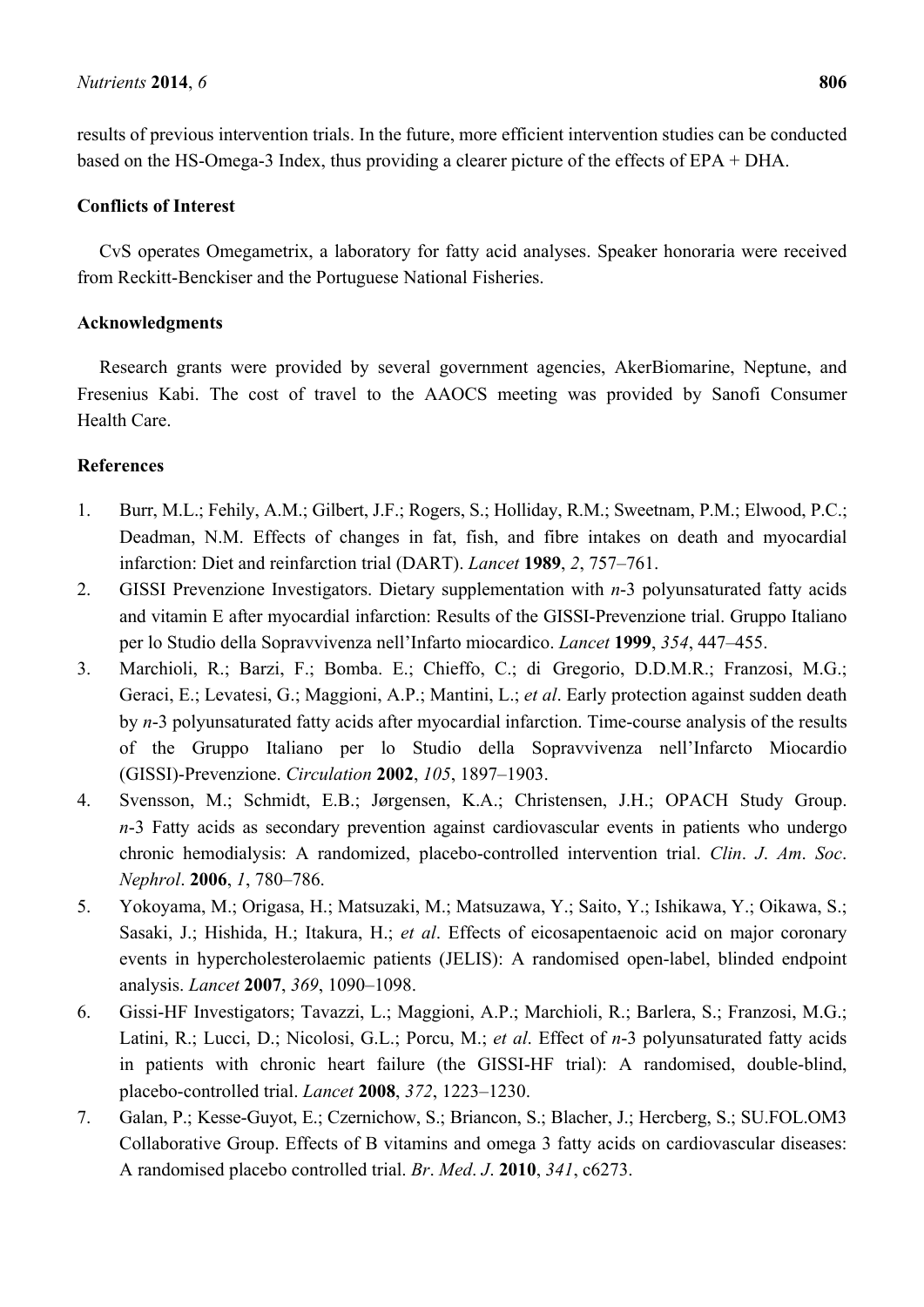- 8. Rauch, B.; Schiele, R.; Schneider, S.; Diller, F.; Victor, N.; Gohlke, H.; Gottwik, M.; Steinbeck, G.; del Castillo, U.; Sack, R.; *et al*. OMEGA, a randomized, placebo-controlled trial to test the effect of highly purified omega-3 fatty acids on top of modern guideline-adjusted therapy after myocardial infarction. *Circulation* **2010**, *122*, 2152–2159.
- 9. Einvik, G.; Klemsdal, T.O.; Sandvik, L.; Hjerkinn, E.M. A randomized clinical trial on *n*-3 polyunsaturated fatty acids supplementation and all-cause mortality in elderly men at high cardiovascular risk. *Eur*. *J*. *Cardiovasc*. *Prev*. *Rehabil*. **2010**, *17*, 588–592.
- 10. Kromhout, D.; Giltay, E.J.; Geleijnse, J.M.; Alpha Omega Trial Group. *n*-3 Fatty acids and cardiovascular events after myocardial infarction. *N*. *Engl*. *J*. *Med*. **2010**; *363*, 2015–2026.
- 11. ORIGIN Trial Investigators; Bosch, J.; Gerstein, H.C.; Dagenais, G.R.; Díaz, R.; Dyal, L.; Jung, H.; Maggiono, A.P.; Probstfield, J.; Ramachandran, A.; *et al*. *n*-3 Fatty acids and cardiovascular outcomes in patients with dysglycemia. *N*. *Engl*. *J*. *Med*. **2011**, *367*, 319–328.
- 12. Risk and Prevention Study Collaborative Group; Roncaglioni, M.C.; Tombesi, M.; Avanzini, F.; Barlera, S.; Caimi, V.; Longoni, P.; Marzona, I.; Milani, V.; Silletta, M.G.; *et al*. *n*-3 Fatty acids in patients with multiple cardiovascular risk factors. *N*. *Engl*. *J*. *Med*. **2013**, *368*, 1800–1808.
- 13. Chowdhury, R.; Stevens, S.; Gorman, D.; Pan, A.; Warnakula, S.; Chowdhury, S.; Ward, H.; Johnson. L.; Crowe, F.; Hu, F.B.; *et al*. Association between fish consumption, long chain omega 3 fatty acids, and risk of cerebrovascular disease: Systematic review and meta-analysis. *Br*. *Med*. *J*. **2012**, *345*, e6698.
- 14. Kotwal, S.; Jun, M.; Sullivan, D.; Perkovic, V.; Neal, B. Omega 3 fatty acids and cardiovascular outcomes: Systematic review and meta-analysis. *Circ*. *Cardiovasc*. *Qual*. *Outcomes* **2012**, *5*, 808–818.
- 15. Rizos, E.C.; Ntzani, E.E.; Bika, E.; Kostapanos, M.S.; Elisaf, M.S. Association between omega-3 fatty acid supplementation and risk of major cardiovascular disease events: A systematic review and meta-analysis. *J*. *Am*. *Med*. *Assoc*. **2012**, *308*, 1024–1033.
- 16. Kwak, S.M.; Myung, S.K.; Lee, Y.J.; Seo, H.G.; Korean Meta-analysis Study Group. Efficacy of omega-3 fatty acid supplements (eicosapentaenoic acid and docosahexaenoic acid) in the secondary prevention of cardiovascular disease: A meta-analysis of randomized, double-blind, placebo-controlled trials. *Arch*. *Intern. Med*. **2012**, *172*, 686–694.
- 17. Delgado-Lista, J.; Perez-Martinez, P.; Lopez-Miranda, J.; Perez-Jimenez, F. Long chain omega-3 fatty acids and cardiovascular disease: A systematic review. *Br*. *J*. *Nutr*. **2012**, *107*, S201–S213.
- 18. Mozaffarian, D.; Rimm, E.B. Fish intake, contaminants, and human health: Evaluating the risks and the benefits. *J*. *Am*. *Med*. *Assoc*. **2006**, *296*, 1885–1899.
- 19. Hu, F.B.; Bronner, L.; Willett, W.C.; Stampfer, M.J.; Rexrode, K.M.; Albert, C.M.; Hunter, D.; Manson, J.E. Fish and omega-3 fatty acid intake and risk of coronary heart disease in women. *J*. *Am*. *Med*. *Assoc*. **2002**, *287*, 1815–1821.
- 20. Siscovick, D.S.; Raghunathan, T.E.; King, I.; Weinmann, S.; Wicklund, K.G.; Albright, J.; Bovbjerg, V.; Arbogast, P.; Smith, H.; Kushi, L.H. Dietary intake and cell membrane levels of long-chain *n*-3 polyunsaturated fatty acids and the risk of primary cardiac arrest. *J*. *Am*. *Med*. *Assoc*. **1995**, *275*, 836–837.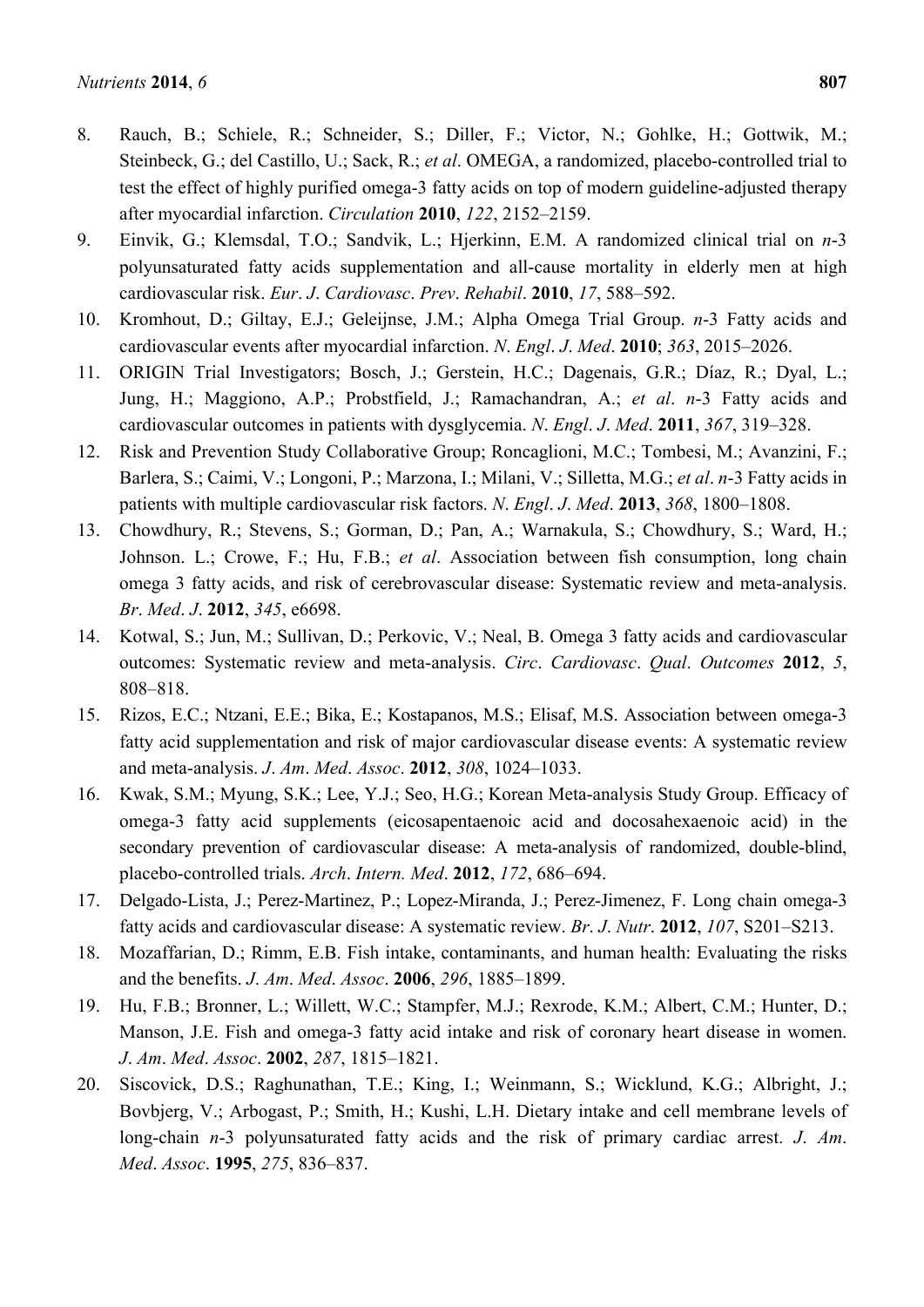- 21. Albert, C.M.; Campos, H.; Stampfer, M.J.; Ridker, P.M.; Manson, J.E.; Willett, W.C.; Ma, J. Blood levels of long-chain *n*-3 fatty acids and the risk of sudden death. *N*. *Engl*. *J*. *Med*. **2002**, *346*, 1113–1118.
- 22. Smith, S.C., Jr.; Benjamin, E.J.; Bonow, R.O.; Braun, L.T.; Creager, M.A.; Franklin, B.A.; Gibbons, R.J.; Grundy, S.M.; Hiratzka, L.F.; Jones, D.W.; *et al*. AHA/ACCF secondary prevention and risk reduction therapy for patients with coronary and other atherosclerotic vascular disease: 2011 Update: A guideline from the american heart association and american college of cardiology foundation. *Circulation* **2011**, *124*, 2458–2473.
- 23. Perk, J.; de Backer, G.; Gohlke, H.; Graham, I.; Reiner, Z.; Verschuren, M.; Albus, C.; Benlian, P.; Boysen, G.; Cifkova, R.; *et al*. European guidelines on cardiovascular disease prevention in clinical practice (version 2012). The Fifth Joint Task Force of the European Society of Cardiology and Other Societies on Cardiovascular Disease Prevention in Clinical Practice (constituted by representatives of nine societies and by invited experts). *Eur*. *Heart J*. **2012**, *33*, 1635–1701.
- 24. Fihn, S.D.; Gardin, J.M.; Abrams, J.; Berra, K.; Blankenship, J.C.; Dallas, A.P.; Douglas, P.S.; Foody, J.M.; Gerber, T.C.; Hinderliter, A.L.; *et al*. 2012 ACCF/AHA/ACP/AATS/PCNA/SCAI/STS guideline for the diagnosis and management of patients with stable ischemic heart disease: A report of the American college of cardiology foundation/american heart association task force on practice guidelines, and the american college of physicians, american association for thoracic surgery, preventive cardiovascular nurses association, society for cardiovascular angiography and interventions, and society of thoracic surgeons. *Circulation* **2012**, *126*, e354–e471.
- 25. Task Force on the management of ST-segment elevation acute myocardial infarction of the European Society of Cardiology (ESC); Steg, P.G.; James, S.K.; Atar, D.; Badano, L.P.; Blömstrom-Lundqvist, C.; Borger, M.A.; di Mario, C.; Dickstein, K.; Ducrocq, G.; *et al*. ESC Guidelines for the management of acute myocardial infarction in patients presenting with ST-segment elevation. *Eur*. *Heart J*. **2012**, *33*, 2569–2619.
- 26. Mozaffarian, D.; Psaty, B.M.; Rimm, E.B.; Lemaitre, R.N.; Burke, G.L.; Lyles, M.F.; Lefkowitz, D.; Siscovick, D.S. Fish intake and risk of incident atrial fibrillation. *Circulation* **2004**, *110*, 368–373.
- 27. Wu, J.H.; Lemaitre, R.N.; King, I.B.; Song, X.; Sacks, F.M.; Rimm, E.B.; Heckbert, S.R.; Siscovick, D.S.; Mozaffarian, D. Association of plasma phospholipid long-chain ω-3 fatty acids with incident atrial fibrillation in older adults: The cardiovascular health study. *Circulation* **2012**, *125*, 1084–1093.
- 28. Mozaffarian, D.; Wu, J.H.; de Oliveira Otto, M.C.; Sandesara, C.M.; Metcalf, R.G.; Latini, R.; Libby, P.; Lombardi, F.; O'Gara, P.T.; Page, R.L.; *et al*. Fish oil and post-operative atrial fibrillation: A meta-analysis of randomized controlled trials. *J*. *Am*. *Coll*. *Cardiol*. **2013**, *61*, 2194–2196.
- 29. European Heart Rhythm Association; European Association for Cardio-Thoracic Surgery; Camm, A.J.; Kirchhof, P.; Lip, G.Y.; Schotten, U.; Savelieva, I.; Ernst, S.; can Gelder, I.C.; Al-Attar, N.; *et al*. Guidelines for the management of atrial fibrillation: The task force for the management of atrial fibrillation of the european society of cardiology (ESC). *Eur*. *Heart J*. **2010**, *31*, 2369–2429.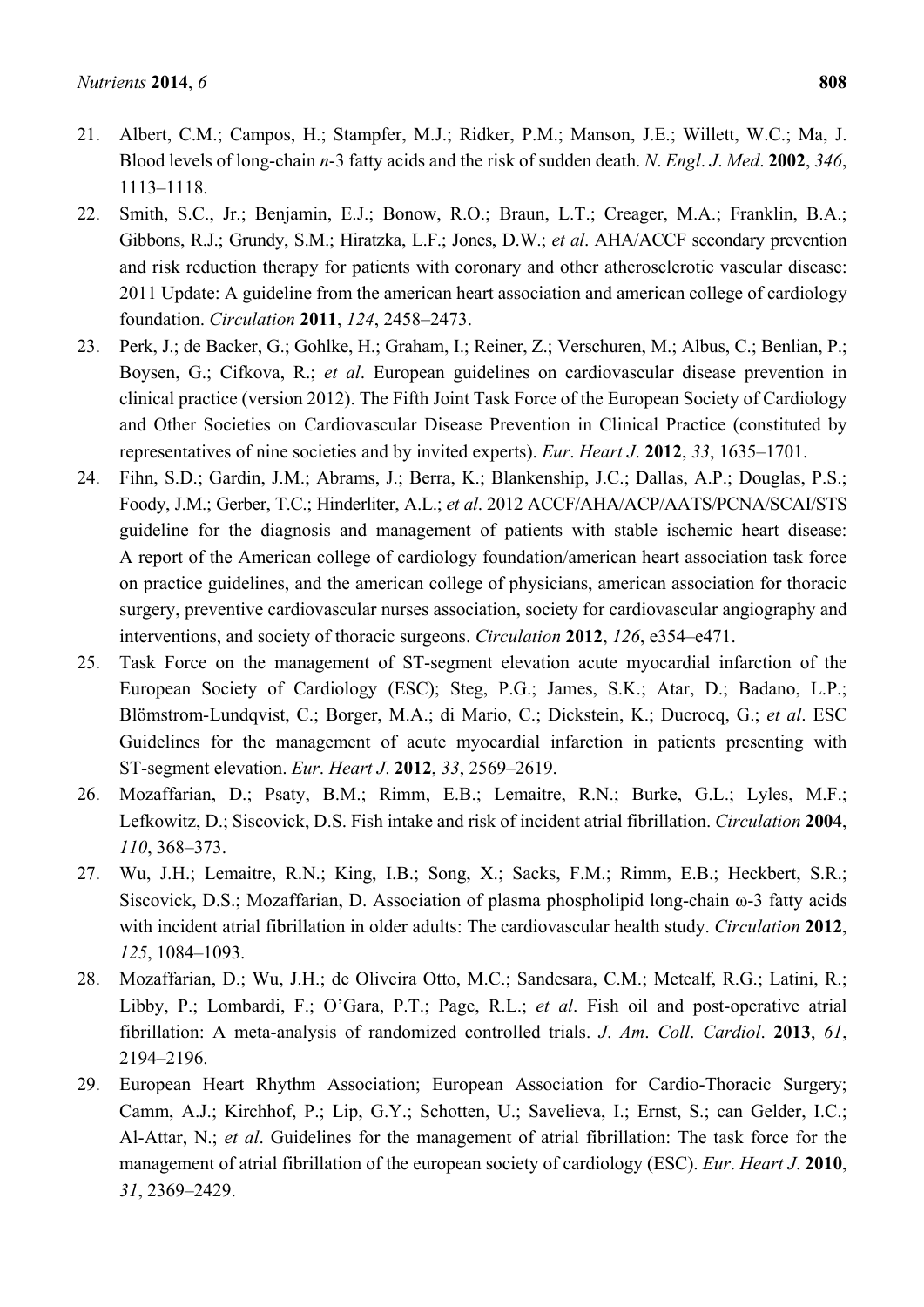- 
- 30. Brouwer, I.A.; Raitt, M.H.; Dullemeijer, C.; Kraemer, D.F.; Zock, P.L.; Morris, C.; Katan, M.B.; Connor, W.E.; Camm, J.A.; Schouten, E.G.; *et al*. Effect of fish oil on ventricular tachyarrhythmia in three studies in patients with implantable cardioverter defibrillators. *Eur*. *Heart J*. **2009**, *30*, 820–826.
- 31. Zipes, D.P.; Camm, A.J.; Borggrefe, M.; Buxton, A.E.; Chaitman, B.; Fromer, M.; Gregoratos, G.; Klein, G.; Moss, A.J.; Myerburg, R.J.; *et al*. ACC/AHA/ESC 2006 guidelines for management of patients with ventricular arrhythmias and the prevention of sudden cardiac death—Executive summary: A report of the American college of cardiology/American heart association task force and the european society of cardiology committee for practice guidelines (writing committee to develop guidelines for management of patients with ventricular arrhythmias and the prevention of sudden cardiac death) developed in collaboration with the European heart rhythm association and the heart rhythm society. *Eur*. *Heart J*. **2006**, *27*, 2099–2140.
- 32. Archer, E.; Hand, G.A.; Blair, S.N. Validity of U.S. nutritional surveillance: National Health and Nutrition Examination Survey caloric energy intake data, 1971–2010. *PLoS One* **2013**, *8*, e76632.
- 33. De Oliveira Otto, M.C.; Wu, J.H.; Baylin, A.; Vaidya, D.; Rich, S.S.; Tsai, M.Y.; Jacobs, D.R.; Mozaffarian, D. Circulating and dietary omega-3 and omega-6 polyunsaturated fatty acids and incidence of CVD in the multi-ethnic study of atherosclerosis. *J*. *Am*. *Heart Assoc*. **2013**, *2*, e000506.
- 34. Harris, W.S.; von Schacky, C.; Park, Y. Standardizing Methods for Assessing Omega-3 Biostatus. In *The Omega-3 Deficiency Syndrome*; McNamara, R.K., Ed.; Nova Publishers: Hauppauge, NY, USA, 2013; pp. 385–398.
- 35. Von Schacky, C.; Fischer, S.; Weber, P.C. Long term effects of dietary marine omega-3 fatty acids upon plasma- and cellular lipids, platelet function and eicosanoid formation in humans. *J*. *Clin*. *Investig.* **1985**, *76*, 1626–1631.
- 36. Harris, W.S.; Sands, S.A.; Windsor, S.L.; Ali, H.A.; Stevens, T.L.; Magalski, A.; Porter, C.B.; Borkon, A.M. Omega-3 fatty acid levels in transplanted human hearts: Effect of supplementation and comparison with erythrocytes. *Circulation* **2004**, *110*, 1645–1649.
- 37. Arnold, C.; Markovic, M.; Blossey, K.; Wallukat, G.; Fischer, R.; Dechend, R.; Konkel, A.; von Schacky, C.; Luft, F.C.; Muller, D.N.; *et al*. Arachidonic acid-metabolizing cytochrome P-450 enzymes are targets of omega-3 fatty acids. *J*. *Biol*. *Chem*. **2010**, *285*, 32720–32733.
- 38. Harris, W.S.; Thomas, R.M. Biological variability of blood omega-3 biomarkers. *Clin*. *Biochem*. **2010**, *43*, 338–340.
- 39. Harris, W.S.; von Schacky, C. The omega-3 index: A new risk factor for death from CHD? *Prev*. *Med*. **2004**, *39*, 212–220.
- 40. Hlatky, M.A.; Greenland, P.; Arnett, D.K.; Ballantyne, C.M.; Criqui, M.H.; Elkind, M.S.; Go, A.S.; Harrell, F.E., Jr.; Hong, Y.; Howard, B.V.; *et al*. American heart association expert panel on subclinical atherosclerotic diseases and emerging risk factors and the stroke council. *Circulation* **2009**, *119*, 2408–2416.
- 41. Helfand, M.; Buckley, D.I.; Freeman, M.; Fu, R.; Rogers, K.; Fleming, C.; Humphrey, L.L. Emerging risk factors for coronary heart disease: A summary of systematic reviews conducted for the U.S. preventive services task force. *Ann*. *Intern*. *Med*. **2009**, *151*, 496–507.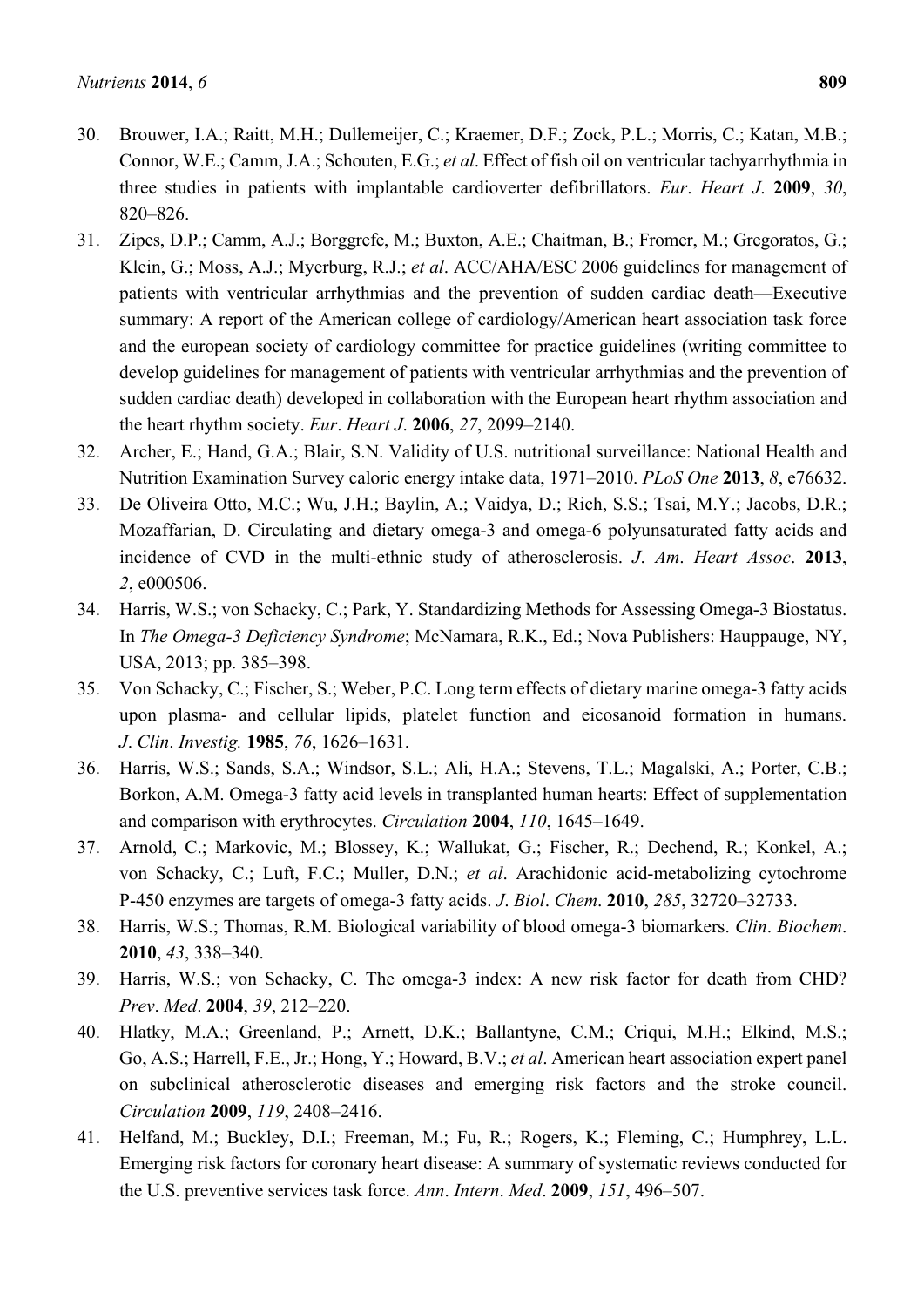- 42. Köhler, A.; Bittner, D.; Löw, A.; von Schacky, C. Effects of a convenience drink fortified with *n*-3 fatty acids on the *n*-3 index. *Br*. *J*. *Nutr*. **2010**, *104*, 729–736.
- 43. Neubronner, J.; Schuchardt, J.P.; Kressel, G.; Merkel, M.; von Schacky, C.; Hahn, A. Enhanced increase of omega-3 index in response to long-term *n*-3 fatty acid supplementation from triacylglycerides *vs*. ethyl esters. *Eur*. *J*. *Clin*. *Nutr*. **2011**, *65*, 247–254.
- 44. Baghai, T.C.; Varallo-Bedarida, G.; Born, C.; Häfner, S.; Schüle, C.; Eser, D.; Rupprecht, R.; Bondy, B.; von Schacky, C. Major depression is associated with cardiovascular risk factors and low Omega-3 Index. *J*. *Clin*. *Psychiatry* **2011**, *72*, 1242–1247.
- 45. Sala-Vila, A.; Harris, W.S.; Cofán, M.; Pérez-Heras, A.M.; Pintó, X.; Lamuela-Raventós, R.M.; Covas, M.I.; Estruch, R.; Ros, E. Determinants of the omega-3 index in a Mediterranean population at increased risk for CHD. *Br*. *J*. *Nutr*. **2011**, *106*, 425–431.
- 46. Aarsetoey, H.; Pönitz, V.; Nilsen, O.B.; Grundt, H.; Harris, W.S.; Nilsen, D.W. Low levels of cellular omega-3 increases the risk of ventricular fibrillation during the acute ischaemic phase of a myocardial infarction. *Resuscitation* **2008**, *78*, 258–264.
- 47. Sands, S.A.; Reid, K.J.; Windsor, S.L.; Harris, W.S. The impact of age, body mass index, and fish intake on the EPA and DHA content of human erythrocytes. *Lipids* **2005**, *40*, 343–347.
- 48. Harris, W.S.; Pottala, J.V.; Vasan, R.S.; Larson, M.G.; Robins, S.J. Changes in erythrocyte membrane trans and marine fatty acids between 1999 and 2006 in older Americans. *J*. *Nutr*. **2012**, *142*, 1297–1303.
- 49. Pottala, J.V.; Garg, S.; Cohen, B.E.; Whooley, M.A.; Harris, W.S. Blood eicosapentaenoic and docosahexaenoic acids predict all-cause mortality in patients with stable coronary heart disease: The heart and soul study. *Circ*. *Cardiovasc*. *Qual*. *Outcomes* **2010**, *3*, 406–412.
- 50. Amin, A.A.; Menon, R.A.; Reid, K.J.; Harris, W.S.; Spertus, J.A. Acute coronary syndrome patients with depression have low blood cell membrane omega-3 fatty acid levels. *Psychosom*. *Med*. **2008**, *70*, 856–862.
- 51. Pottala, J.V.; Churchill, S.W.; Talley, J.A.; Lynch, D.A.; von Schacky, C.; Harris, W.S. Red blood cell fatty acids are associated with depression in a case-control study of adolescents. *Prostaglandins Leukot*. *Essent*. *Fatty Acids* **2012**, *86*, 161–165.
- 52. Ladesich, J.B.; Pottala, J.V.; Romaker, A.; Harris, W.S.; Membrane levels of omega-3 docosahexaenoic acid is associated with obstructive sleep apnea. *J*. *Clin*. *Sleep Med*. **2011**, *7*, 391–396.
- 53. Park, Y.; Lim, J.; Lee, J.; Kim, S.G. Erythrocyte fatty acid profiles can predict acute non-fatal myocardial infarction. *Br*. *J*. *Nutr*. **2009**, *102*, 1355–1356.
- 54. Park, Y.; Park, S.; Yi, H.; Kim, H.Y.; Kang, S.J.; Kim, J.; Ahn, H. Low level of *n*-3 polyunsaturated fatty acids in erythrocytes is a risk factor for both acute ischemic and hemorrhagic stroke in Koreans. *Nutr*. *Res*. **2009**, *29*, 825–830.
- 55. Son, Y.K.; Lee, S.M.; Kim, S.E.; Kim, K.H.; Lee, S.Y.; Bae, H.R.; Han, J.Y.; Park, Y.; An, W.S. Association between vascular calcification scores on plain radiographs and fatty acid contents of erythrocyte membrane in hemodialysis patients. *J*. *Ren*. *Nutr*. **2012**, *22*, 58–66.
- 56. An, W.S.; Kim, S.E.; Kim, K.H.; Lee, S.; Park, Y.; Kim, H.J.; Vaziri, N.D. Comparison of fatty acid contents of erythrocyte membrane in hemodialysis and peritoneal dialysis patients. *J*. *Ren*. *Nutr*. **2009**, *19*, 267–274.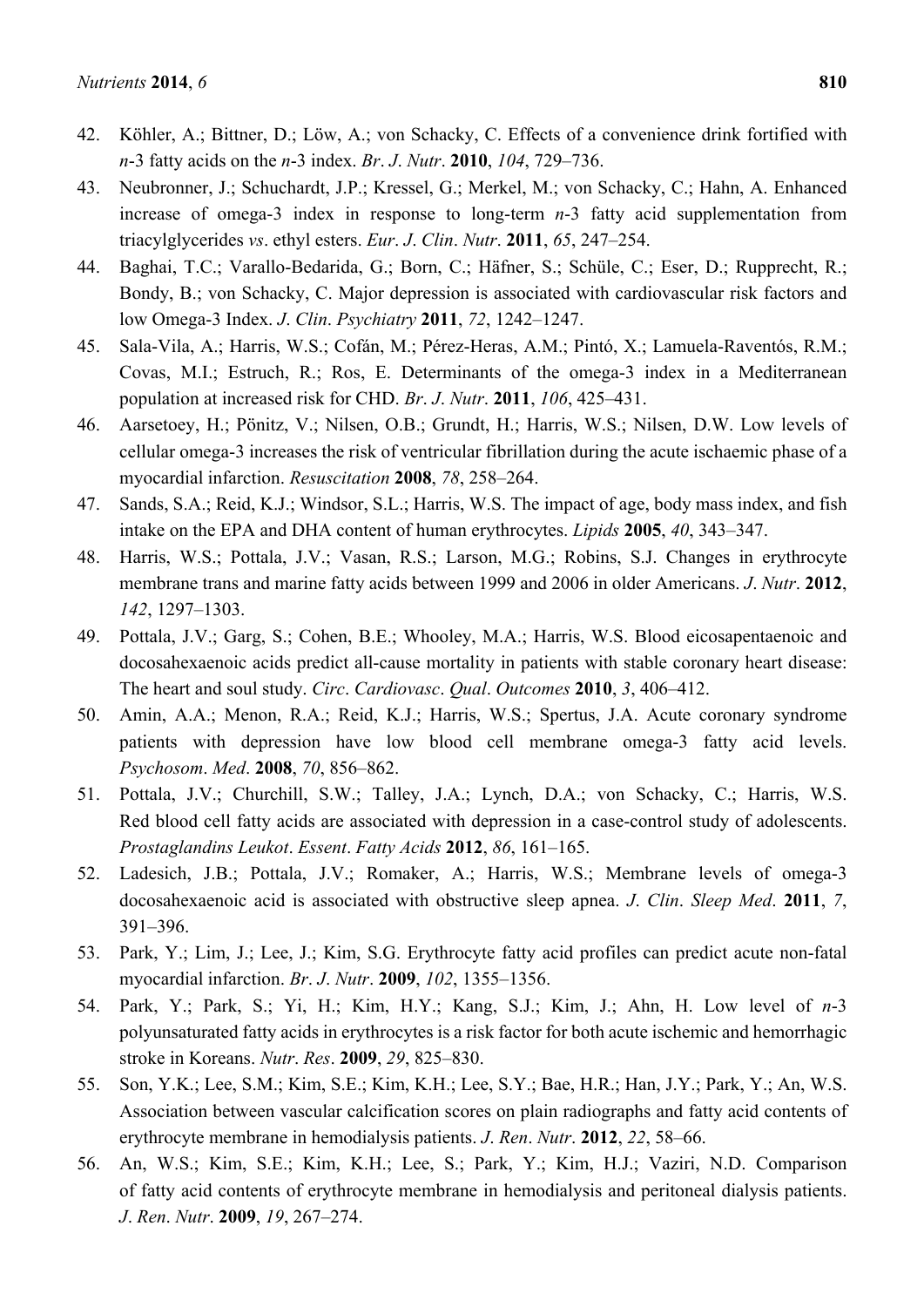- 58. Harris, W.S.; Varvel, S.A.; Pottala, J.V.; Warnick, G.R.; McConnell, J.P. The comparative effects of an acute dose of fish oil on omega-3 fatty acid levels in red blood cells *versus* plasma: Implications for clinical utility. *J*. *Clin*. *Lipidol*. **2013**, *7*, 433–440.
- 59. Shearer, G.C.; Chen, J.; Chen, Y.; Harris, W.S. Myocardial infarction does not affect fatty acid profiles in rats. *Prostaglandins Leukot*. *Essent*. *Fatty Acids* **2009**, *81*, 411–416.
- 60. Aarsetøy, H.; Aarsetøy, R.; Lindner, T.; Staines, H.; Harris, W.S.; Nilsen, D.W.T. Low levels of the omega-3 index are associated with sudden cardiac arrest and remain stable in survivors in the subacute phase. *Lipids* **2011**, *46*, 151–161.
- 61. Flock, M.R.; Skulas-Ray, A.C.; Harris, W.S.; Etherton, T.D.; Fleming, J.A.; Kris-Etherton, P.M. Determinants of erythrocyte omega-3 fatty acid content in response to fish oil supplementation: A dose-response randomized controlled trial. *J*. *Am*. *Heart Assoc*. **2013**, *2*, e000513.
- 62. Ebbesson, S.O.; Devereux, R.B.; Cole, S.; Ebbesson, L.O.; Fabsitz, R.R.; Haack, K.; Harris, W.S.; Howard, W.J.; Laston, S.; Lopez-Alvarenga, J.C.; *et al*. Heart rate is associated with red blood cell fatty acid concentration: The Genetics of Coronary Artery Disease in Alaska Natives (GOCADAN) Study. *Am*. *Heart J*. **2010**, *159*, 1020–1025.
- 63. Harris, W.S.; Pottala, J.V.; Lacey, S.M.; Vasan, R.S.; Larson, M.G.; Robins, S.J. Clinical correlates and heritability of erythrocyte eicosapentaenoic and docosahexaenoic acid content in the Framingham Heart Study. *Atherosclerosis* **2012**, *225*, 425–431.
- 64. Cohen, B.E.; Garg, S.K.; Ali, S.; Harris, W.S.; Whooley, M.A. Red blood cell EPA and DHA concentrations are positively associated with socioeconomic status in patients with established coronary artery disease: Data from the Heart and Soul Study. *J*. *Nutr*. **2008**, *138*, 1135–1140.
- 65. Block, R.C.; Harris, W.S.; Pottala, J.V. Determinants of blood cell omega-3 fatty acid content. *Open Biomark*. *J*. **2008**, *1*, 1–6.
- 66. Farzaneh-Far, R.; Harris, W.S.; Garg, S.; Na, B.; Whooley, M.A. Inverse association of erythrocyte *n*-3 fatty acid levels with inflammatory biomarkers in stable coronary artery disease: The Heart and Soul Study. *Atherosclerosis* **2009**, *205*, 538–543.
- 67. An, W.S.; Son, Y.K.; Kim, S.E.; Kim, K.H.; Bae, H.R.; Lee, S.; Park, Y.; Kim, H.J.; Vaziri, N.D. Association of adiponectin and leptin with serum lipids and erythrocyte omega-3 and omega-6 fatty acids in dialysis patients. *Clin*. *Nephrol*. **2011**, *75*, 195–203.
- 68. Salisbury, A.C.; Amin, A.P.; Harris, W.S.; Chan, P.S.; Gosch, K.L.; Rich, M.W.; O'Keefe, J.H., Jr.; Spertus, J.A. Predictors of omega-3 index in patients with acute myocardial infarction. *Mayo Clin*. *Proc*. **2011**, *86*, 626–632.
- 69. Jo, S.; An, W.S.; Park Y. Erythrocyte *n*-3 polyunsaturated fatty acids and the risk of type 2 diabetes in Koreans: A case-control study. *Ann. Nutr. Metab.* **2013**, *63,* 283–290.
- 70. Park, Y.; Kim, M. Serum 25-hydroxyvitamin D concentrations are associated with erythrocyte levels of *n*-3 PUFA but not risk of CVD. *Br*. *J*. *Nutr*. **2011**, *106*, 1529–1534.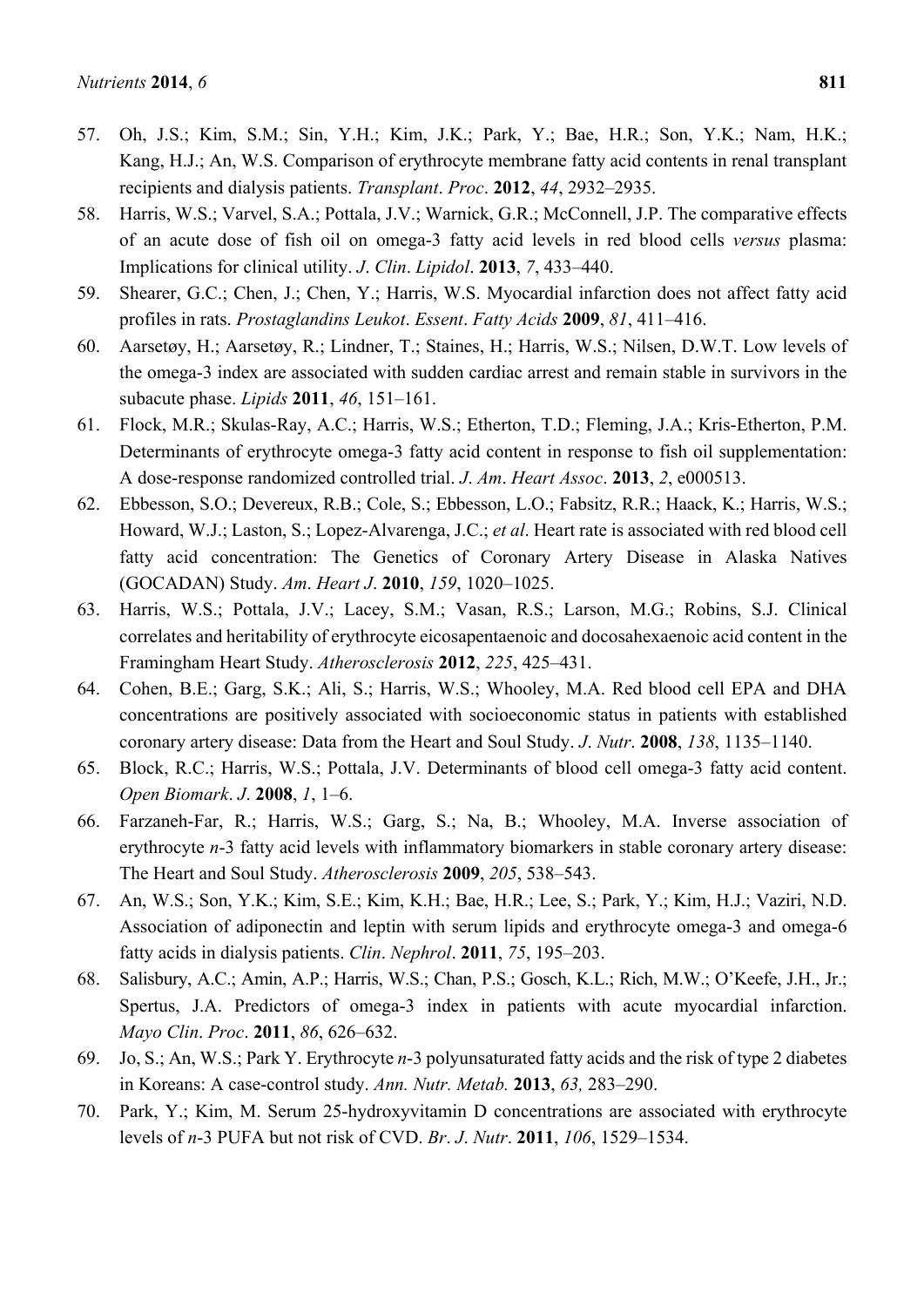- 71. Grenon, S.M.; Conte, M.S.; Nosova, E.; Alley, H.; Chong, K.; Harris, W.S.; Vittinghoff, E.; Owens, C.D. Association between *n*-3 polyunsaturated fatty acid content of red blood cells and inflammatory biomarkers in patients with peripheral artery disease. *J*. *Vasc*. *Surg*. **2013**, *58*, 1283–1290.
- 72. Harris, W.S.; Poston, W.C.; Haddock, C.K. Tissue *n*-3 and *n*-6 fatty acids and risk for coronary heart disease events. *Atherosclerosis* **2007**, *193*, 1–10.
- 73. Superko, H.R.; Superko, S.M.; Nasir, K.; Agatston, A.; Garrett, B.C. Omega-3 fatty acid blood levels: Clinical significance and controversy. *Circulation* **2013**, *128*, 2154–2161.
- 74. Harris, W.S.; Kennedy, K.F.; O'Keefe, J.H., Jr.; Spertus, J.A. Red blood cell fatty acid levels improve GRACE score prediction of 2-year mortality in patients with myocardial infarction. *Int*. *J*. *Cardiol*. **2013**, *168*, 53–59.
- 75. Shearer, G.C.; Pottala, J.V.; Spertus, J.A.; Harris, W.S. Red blood cell fatty acid patterns and acute coronary syndrome. *PLoS One* **2009**, *4*, e5444.
- 76. Abuannadi, M.; O'Keefe, J.H.; Spertus, J.A.; Kennedy, K.F.; Harris, W.S. Omega-3 Index: An Independent Predictor of 1 Year All Cause Mortality in Myocardial Infarction (MI) Patients. Poster 174, AHA QCOR Meeting, 19–21 May 2010. Available online: http://my.americanheart.org/ idc/groups/ahamah-public/@wcm/@sop/@scon/documents/downloadable/ucm\_319392.pdf (accessed on 15 January 2014).
- 77. Aarsetoey, H.; Pönitz, V.; Grundt, H.; Staines, H.; Harris, W.S.; Nilsen, D.W. (*n*-3) Fatty acid content of red blood cells does not predict risk of future cardiovascular events following an acute coronary syndrome. *J*. *Nutr*. **2009**, *139*, 507–513.
- 78. Harris, W.S.; Reid, K.J.; Sands, S.A.; Spertus, J.A. Blood omega-3 and trans fatty acids in middle-aged acute coronary syndrome patients. *Am*. *J*. *Cardiol*. **2007**, *99*, 154–158.
- 79. Block, R.C.; Harris, W.S.; Reid, K.J.; Sands, S.A.; Spertus, J.A. EPA and DHA in blood cell membranes from acute coronary syndrome patients and controls. *Atherosclerosis* **2008**, *197*, 821–828.
- 80. Kim, Y.J.; Jeong, D.W.; Lee, J.G.; Lee, H.C.; Lee, S.Y.; Kim, Y.J.; Yi, Y.H.; Park, Y.S.; Cho, Y.H.; Bae, M.J.; *et al*. Omega-3 index and smoking in patients with acute ST-elevation myocardial infarction taking statins: A case-control study in Korea. *Lipids Health Dis*. **2012**, *11*, 43.
- 81. Harris, W.S.; Gonzales, M.; Laney, N.; Sastre, A.; Borkon, A.M. Effects of omega-3 fatty acids on heart rate in cardiac transplant recipients. *Am*. *J*. *Cardiol*. **2006**, *98*, 1393–1395.
- 82. Harris, W.S.; Pottala, J.V.; Sands, S.A.; Jones, P.G. Comparison of the effects of fish and fish oil capsules on the *n*-3 fatty acid content of blood cells and plasma phospholipids. *Am*. *J*. *Clin*. *Nutr*. **2007**, *86*, 1621–1625.
- 83. Larson, M.K.; Ashmore, J.H.; Harris, K.A.; Vogelaar, J.L.; Pottala, J.V.; Sprehe, M.; Harris, W.S. Effects of omega-3 acid ethyl esters and aspirin, alone and in combination, on platelet function in healthy subjects. *Thromb*. *Haemost*. **2008**, *100*, 634–641.
- 84. Carney, R.M.; Freedland, K.E.; Stein, P.K.; Steinmeyer, B.C.; Harris, W.S.; Rubin, E.H.; Krone, R.J.; Rich, M.W. Effect of omega-3 fatty acids on heart rate variability in depressed patients with coronary heart disease. *Psychosom*. *Med*. **2010**, *72*, 748–754.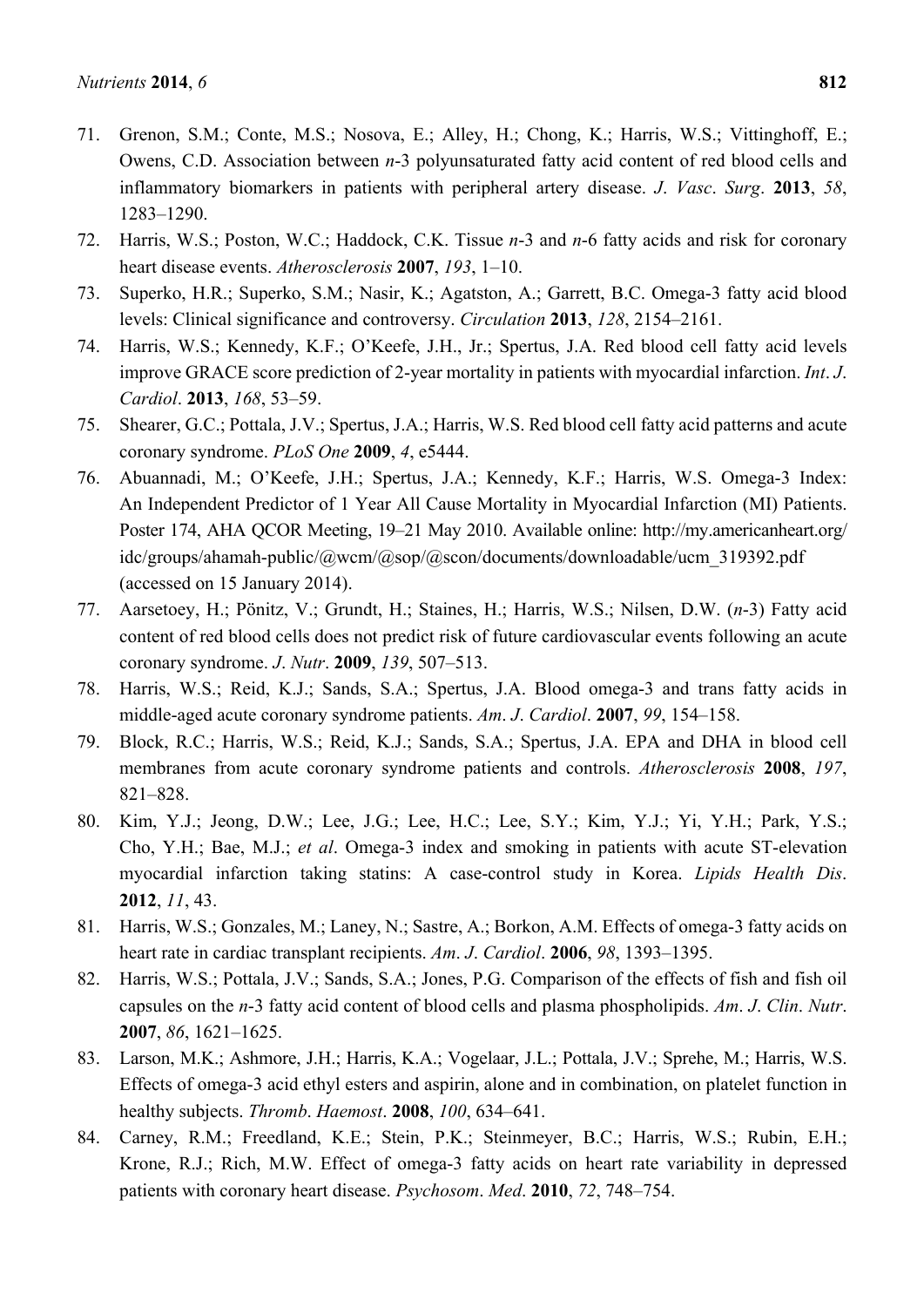- 85. Skulas-Ray, A.C.; Kris-Etherton, P.M.; Harris, W.S.; Vanden Heuvel, J.P.; Wagner, P.R.; West, S.G. Dose response effects of omega-3 fatty acids on triglycerides, inflammation, and endothelial function in healthy people with moderate hypertriglyceridemia. *Am*. *J*. *Clin*. *Nutr*. **2011**, *93*, 243–252.
- 86. Schuchardt, J.P.; Neubronner, J.; Kressel, G.; Merkel, A.; von Schacky, C.; Hahn, A. Moderate doses of EPA and DHA from re-esterified triacylglycerols but not from ethyl-esters lower fasting serum triacylglycerols in statin-treated dyslipidemic subjects: Results from a six month randomized controlled trial. *Prostaglandins Leukot*. *Essent*. *Fatty Acids* **2011**, *85*, 381–386.
- 87. Dewell, A.; Marvasti, F.F.; Harris, W.S.; Tsao, P.; Gardner, C.D. Dose-dependent effects of plant and marine omega-3 fatty acids on inflammatory markers in insulin resistant adults. A randomized controlled trial. *J*. *Nutr*. **2011**, *141*, 2166–2171.
- 88. Maki, K.C.; Bays, H.E.; Dicklin, M.R.; Johnson, S.L.; Shabbout, M. Effects of prescription omega-3-acid ethyl esters, coadministered with atorvastatin, on circulating levels of lipoprotein particles, apolipoprotein CIII, and lipoprotein-associated phospholipase A2 mass in men and women with mixed dyslipidemia. *J*. *Clin*. *Lipidol*. **2011**, *5*, 483–492.
- 89. Krul, E.S.; Lemke, S.L.; Mukherjea, R.; Taylor, M.L.; Goldstein, D.A.; Su, H.; Liu, P.; Lawless, A.; Harris, W.S.; Maki, K.C. Effects of duration of treatment and dosage of eicosapentaenoic acid and stearidonic acid on red blood cell eicosapentaenoic acid content. *Prostaglandins Leukot*. *Essent*. *Fatty Acids* **2012**, *86*, 51–59.
- 90. An, W.S.; Lee, S.M.; Son, Y.K.; Kim, S.E.; Kim, K.H.; Han, J.Y.; Bae, H.R.; Park, Y. Effect of omega-3 fatty acids on the modification of erythrocyte membrane fatty acid content including oleic acid in peritoneal dialysis patients. *Prostaglandins Leukot*. *Essent*, *Fatty Acids*. **2012**, *86*, 29–34.
- 91. Shearer, G.C.; Pottala, J.V.; Hansen, S.N.; Brandenburg, V.; Harris, W.S. Effects of prescription niacin and omega-3 fatty acids on lipids and vascular function in metabolic syndrome: A randomized controlled trial. *J*. *Lipid Res*. **2012**, *53*, 2429–2435.
- 92. Skulas-Ray, A.C.; Kris-Etherton, P.M.; Harris, W.S.; West, S.G. Effects of marine-derived omega-3 fatty acids on systemic hemodynamics at rest and during stress: A dose-response study. *Ann*. *Behav*. *Med*. **2012**, *44*, 301–308.
- 93. Keenan, A.H.; Pedersen, T.L.; Fillaus, K.; Larson, M.K.; Shearer, G.C.; Newman, J.W. Basal omega-3 fatty acid status affects fatty acid and oxylipin responses to high-dose *n*-3-HUFA in healthy volunteers. *J*. *Lipid Res*. **2012**, *53*, 1662–1669.
- 94. Block, R.C.; Dier, U.; Calderonartero, P.; Shearer, G.C.; Kakinami, L.; Larson, M.K.; Harris, W.S.; Georas, S.; Mousa, S.A. The effects of EPA + DHA and aspirin on inflammatory cytokines and angiogenesis factors. *World J*. *Cardiovasc*. *Dis*. **2012**, *2*, 14–19.
- 95. Von Schacky, C.; Angerer, P.; Kothny, W.; Theisen, K.; Mudra, H. The effect of dietary omega-3 fatty acids on coronary atherosclerosis. A randomized, double-blind placebo-controlled trial. *Ann*. *Int*. *Med*. **1999**, *130*, 554–562.
- 96. Schuchardt, J.P.; Hahn, A. Bioavailability of long-chain omega-3 fatty acids. *Prostaglandins Leukot*. *Essent*. *Fatty Acids* **2013**, *89*, 1–8.
- 97. Dyerberg, J.; Madsen, P.; Møller, J.M.; Aardestrup, I.; Schmidt, E.B. Bioavailability of marine *n*-3 fatty acid formulations. *Prostaglandins Leukot*. *Essent*. *Fatty Acids* **2010**, *83*, 137–41.